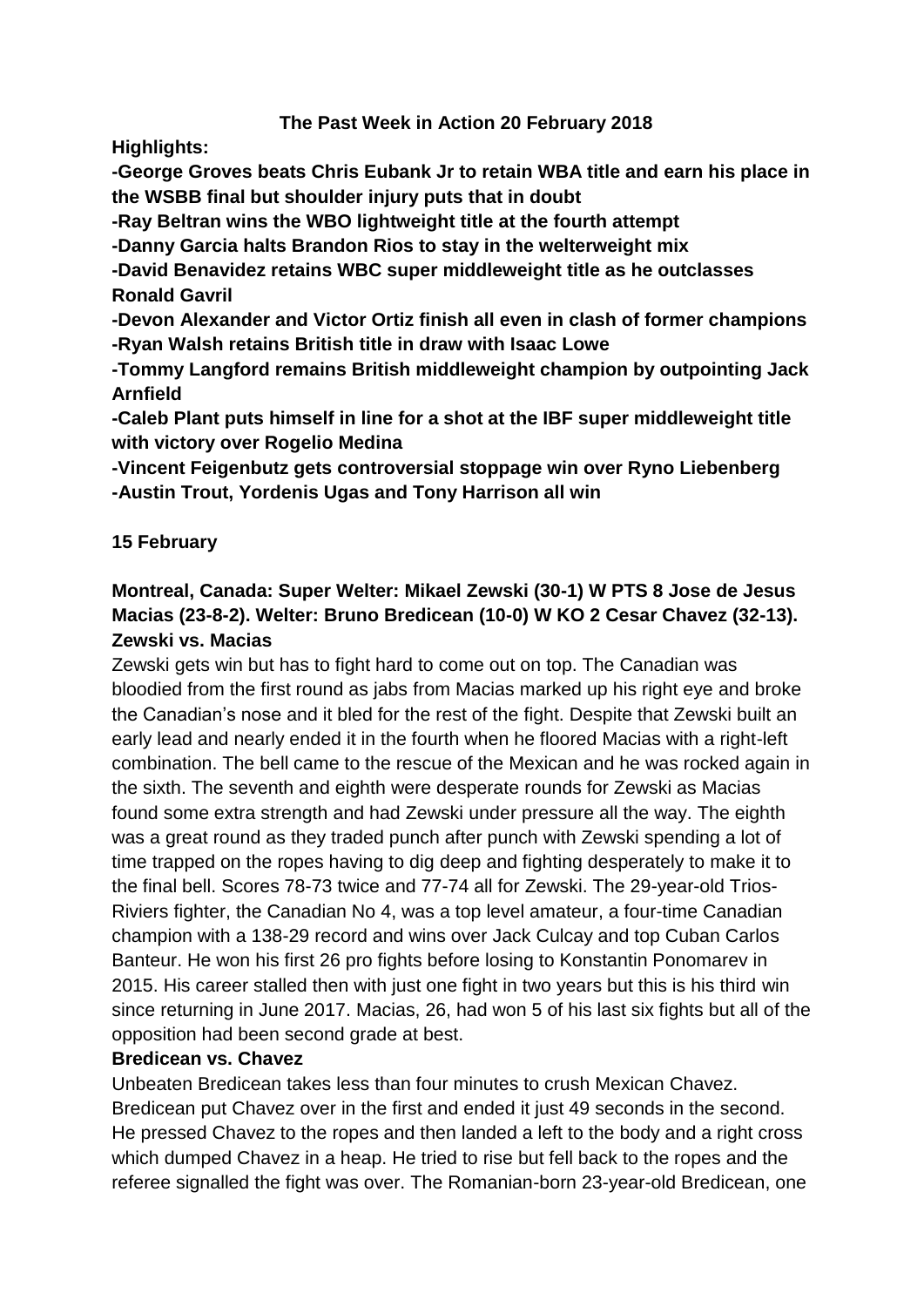of two unbeaten brothers, has four wins by KO/TKO in matches against a decent level of opposituion. Chavez suffers his second loss in successive fights both being second round stoppages.

# **February 16**

# **Reno, NV, USA: Light Ray Beltran (35-7-1,1ND) W PTS 12 Paulus Moses (40- 4,1ND). Welter: Egidijus Kavaliauskas (19-0) W TKO 6 David Avanesyan (23-3- 1).Welter: Alex Besputin (9-0) W RTD 5 Wesley Tucker (14-2). Feather: Shakur Stevenson (5-0) W PTS 8 Juan Tapia (8-2).Super Feather: Robinson Conceicao (6-0) W PTS 6 Ignacio Olguin (11-5). Heavy: Bryant Jennings (22-2) W TKO 3 Akhor Muralimov (16-4).**

#### **Beltran vs. Moses**

Beltran finally gets to wear a title belt as he stages a strong finish to outscore Namibian veteran Moses for a victory that could have wider consequences for ability to continue to stay and fight in the US. The first round was a slow one but Beltran did the better work scoring with some rights to pocket the round. Both had some success in the second with Moses landing good rights and a sharp combination. But Beltran was coming forward and landing punches of his own in a close round. That set a pattern for the next two rounds. A punch from Moses opened a cut over the right eye of Beltran in the third as they traded on equal terms with Moses scoring with jabs and uppercuts but Beltran coming back strongly with left hook to the chin. The scoring indicated it was a hard fight to score with two judges having them level at 38-38 and the third putting Beltran ahead 39-37. They only round on which they all agreed was the first. The fifth swung one way and then the other. Early it was Beltran pinning Moses to the ropes and banging to the body only for Moses to almost drop Beltran with a right. Moses took the sixth with a sustained attack and had the better of the early action in the seventh but Beltran fought back to edge the round and outworked Moses in the eighth. After eight Beltran held a slight lead at 77-75 on all three cards and Moses was also cut but over his left eye. From there the body work of Beltran took effect and the fight ran his way. Moses landed some good shots in the ninth but Beltran was outworking him. By the tenth both fighters were tiring but Beltran continued to work on the body taking the tenth and eleventh and with both fighters bleeding from their respective cuts Beltran had more left in the tank and took the last. Scores 117-111 twice and 116-112 all for Beltran. The strong finish made the difference as Beltran won all four of the late round on two cards and three of them on the third. The 36-year-old Mexican wins the WBO title at the fourth attempt. He drew with Ricky Burns for the title in 2013, lost on points to Terrence Crawford in 2011 and beat Takahiro Ao in 2015 only to test positive for a banned substance. He is living in Phoenix under a visa that expires in about two years but this win might get him classified as an elite athlete which could get him a green card. The 39-year-old Moses, a former holder of the secondary WBA title, was looking to become the oldest fighter to win the lightweight title but he faded under the constant pressure from Beltran.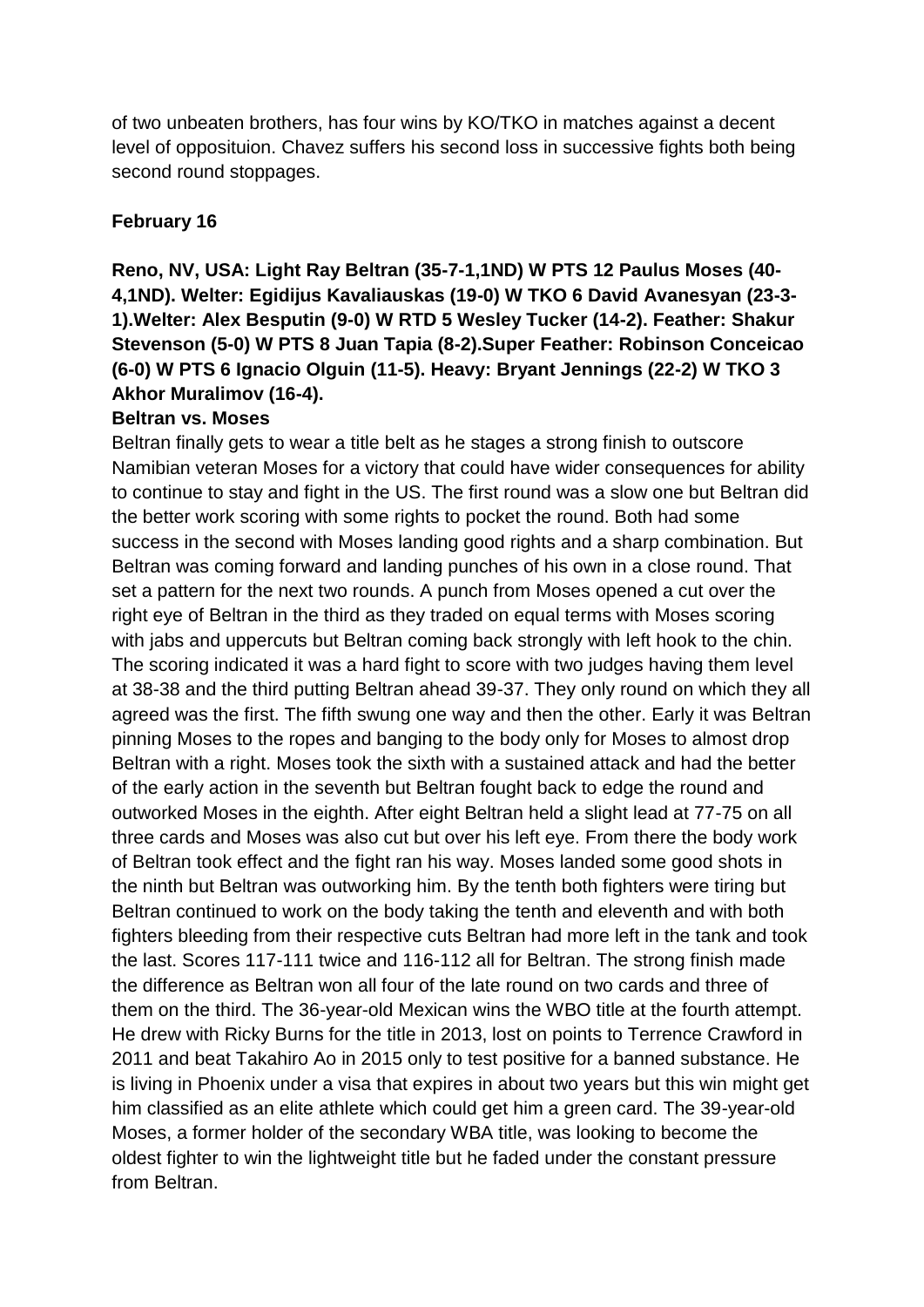#### **Kavaliauskas vs. Avanesyan**

Kavaliauskas marches on. The hard punching Lithuanian beats and breaks down Avanesyan for a sixth round stoppage. The Lithuanian used a dominating jab, left hooks and hard rights to control the early action before increasing his punch output in the third and rocking Avanesyan with a left hook. Avanesyan switched to southpaw and got some relief and landed a few rights as Kavaliauskas adjusted. Kavaliauskas landed heavily in the fourth and fifth and a huge right in the sixth stunned Avanesyan and as Kavaliauskas unloaded more punishment the referee stopped the fight. The 29-year-old "Mean Machine" retains the NABF title and makes it 16 wins by KO/TKO and now he is looking to get a title shot. He is rated WBO 4/WBC 11. Russian Avanesyan, 29, a former interim WBA champion was upgraded to secondary champion but lost the title to Lamont Peterson in February last year. This is his first inside the distance loss.

#### **Besputin vs. Tucker**

With guys such as Stevenson and Conceicao in the same team Besputin is flying a little under the radar but watch out for him as the Russian southpaw is a class act. Fellow southpaw Tucker had good amateur credentials and his only loss had been on points against unbeaten Enver Halili but he was never in the fight here. Besputin dominated every round punishing Tucker to head and body. Tucker hardly managed to launch any attacks of his own and after five one-sided rounds his corner pulled him out of the fight. The 26-year-Besputin was European Youth and Seniors champion and unbeaten in WSB fights. He already has wins over Briedis Prescott and the 20-0 Juan Ruiz. Keep your eyes on him. Tucker competed at the National Golden Gloves, US Championships and the PAL Tournament but was outclassed on the night.

### **Stevenson vs. Tapia**

Future star Stevenson gets in eight rounds for the first time as he outpoints Tapia. Southpaw Stevenson won every round and showcased his outstanding skills. He scored throughout the fight with fast flurries to head and body but did not seem to be loading up on his punches and never really had Tapia in any trouble. Tapia was neither quick or clever enough to really pose a threat and Stevenson boxed his way to victory after eight valuable rounds of work. You learn nothing from putting away sub standard opposition. There will be sterner tests for the 20-year-old former amateur starlet but he is on his way to the top. Scores 80-72 from all three judges. Texan Tapia did his job by going eight rounds.

#### **Conceicao vs. Olguin**

Olympic gold medal winner Conceicao has to go the distance for victory. The Brazilian is by nature an aggressive if at times uncontrolled fighter and he made a fast start here putting Olguin down in the first. Olguin survived but had a torrid time in the second before getting into the fight to a degree in the third and fourth. He was almost blown away again in the fifth as Conceicao landed hard to head and body and he shook Olguin in the last. Scores 60-52 twice and 60-54 all for the 29-year-old Conceicao. The Brazilian beat Vasyl Lomachenko at the 2011 World Championships-OK it was only for a short while. The scores were 20-19 for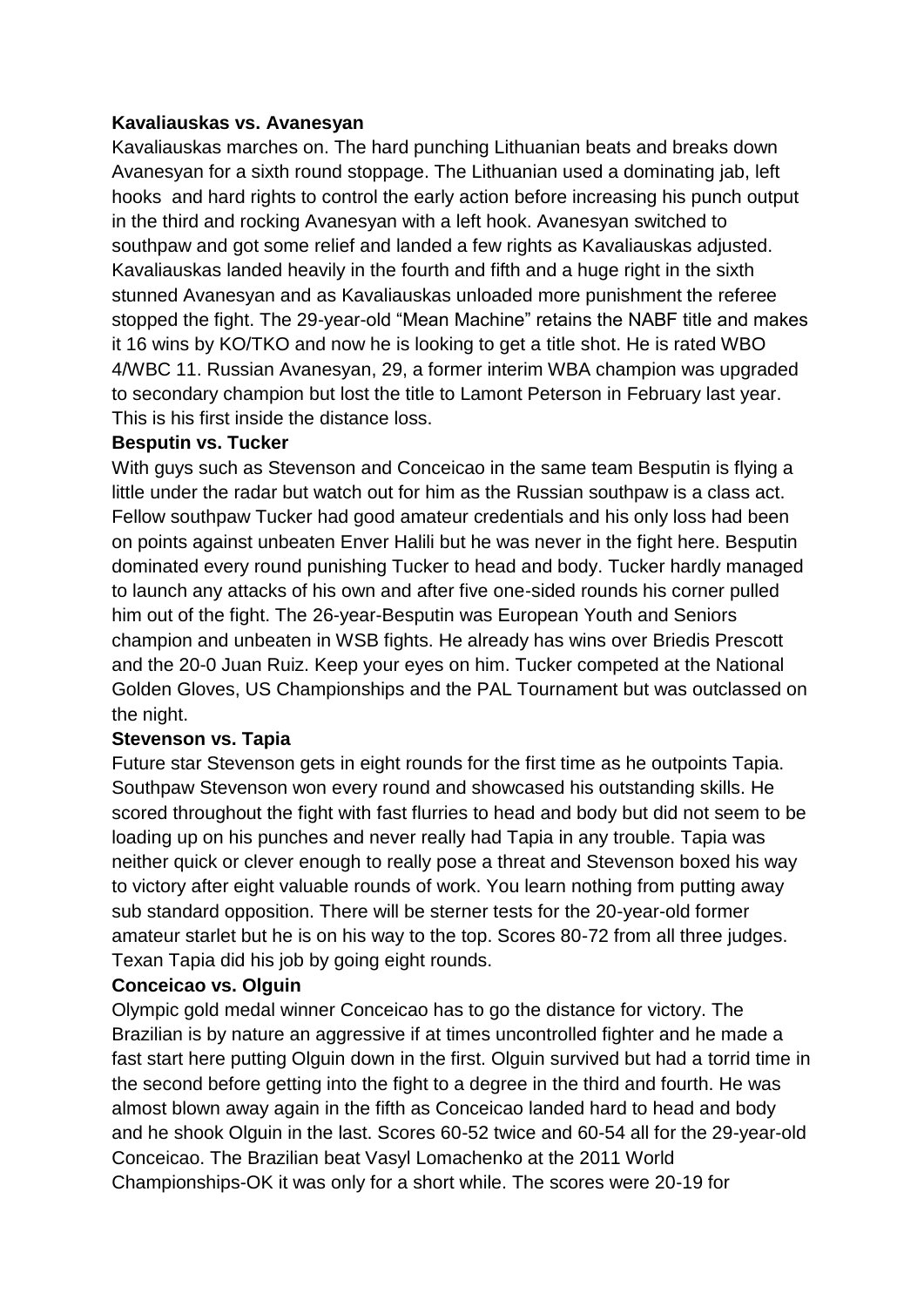Conceicao but after a review the result was changed to 19-18 for Lomachenko. Olguin's five wins were all by KO/TKO but his six opponents had only mustered three wins between them.

#### **Jennings vs. Muralimov**

Jennings continues his latest campaign with easy win over crude and vastly overweight Muralimov. Jennings boxed cautiously early in the first as Muralimov threw himself forward swinging it wildly. Once he settled Jennings dug a left hook to the body of Muralimov and then put him on the floor with a right to the head. Muralimov was up at seven and Jennings took him to the ropes and landed a sequence of head and body punches with Muralimov sliding the floor, Again he was up at seven and the bell went as the referee reached the count of eight. The ringside physician examined Muralimov in the interval but the fight continued. Jennings stepped up the pace in the second landing hard jabs and right to head and body with Muralimov continuing to come forward throwing wild punches. Two rights to the head put Muralimov down at the end of the round/ He beat the count with the bell going before Jennings could throw another punch. Muralimov survived another physician's inspection. Jennings just covered up at the start of the third letting Muralimov throw some wide swings but then Jennings landed two hard rights to the head and Muralimov went over. He made it to his feet but when the fight resumed a hook to the body and two head punches sent Muralimov down and the massacre was over. Wins over Artur Szpilka and Mike Perez got Jennings a shot at Wlad Klitschko in April 2015 for the IBF, WBA and WBO title and he managed to last the distance. In April he was halted in seven rounds by Luis Ortiz for the interim WBA title and was then inactive until returning with a couple of low level wins last year. The 33-year-old from Philadelphia is rated WBO 10/WBA 12 so still very much in the heavyweight mix. Uzbek Muralimov is under 6'0" but weighed almost 260lbs. He has no real technique but at least he gave it a try and kept getting up,

# **Saint-Nazaire, France: Welter: Jordy Weiss (19-0) W PTS 10 Aitor Nieto (21-5- 1). Super Welter: David Papot (21-0) W PTS 10 Romain Garofalo (14-2). Weiss vs. Nieto**

Weiss wins the vacant European Union title with unanimous verdict over Spaniard Nieto. Both settled behind their jab early with Nieto having the better of the exchanges in the first but Weiss just doing enough to take the next three rounds. After four the local fighter was in front 39-37 on all cards. From the fifth although the rounds were close it was again the French fighter who just had the edge with his greater accuracy but Nieto scored well with counters. Weiss bossed the infighting and was quicker to the punch having an impressive fifth round applying lots of pressure but was rocked by a right in the eighth as he was leaving too many gaps in his defence. After eight rounds Weiss was up 78-74 on two cards and 79-73 on the third. Weiss battled hard to take the ninth as his corner instructed him to tighten his defence but the fight swung the Spaniard's way again as he had a strong tenth. Weiss was in his first twelve round fight, in fact he had never gone past eight rounds, but he paced the contests well although having to fight hard over the last two rounds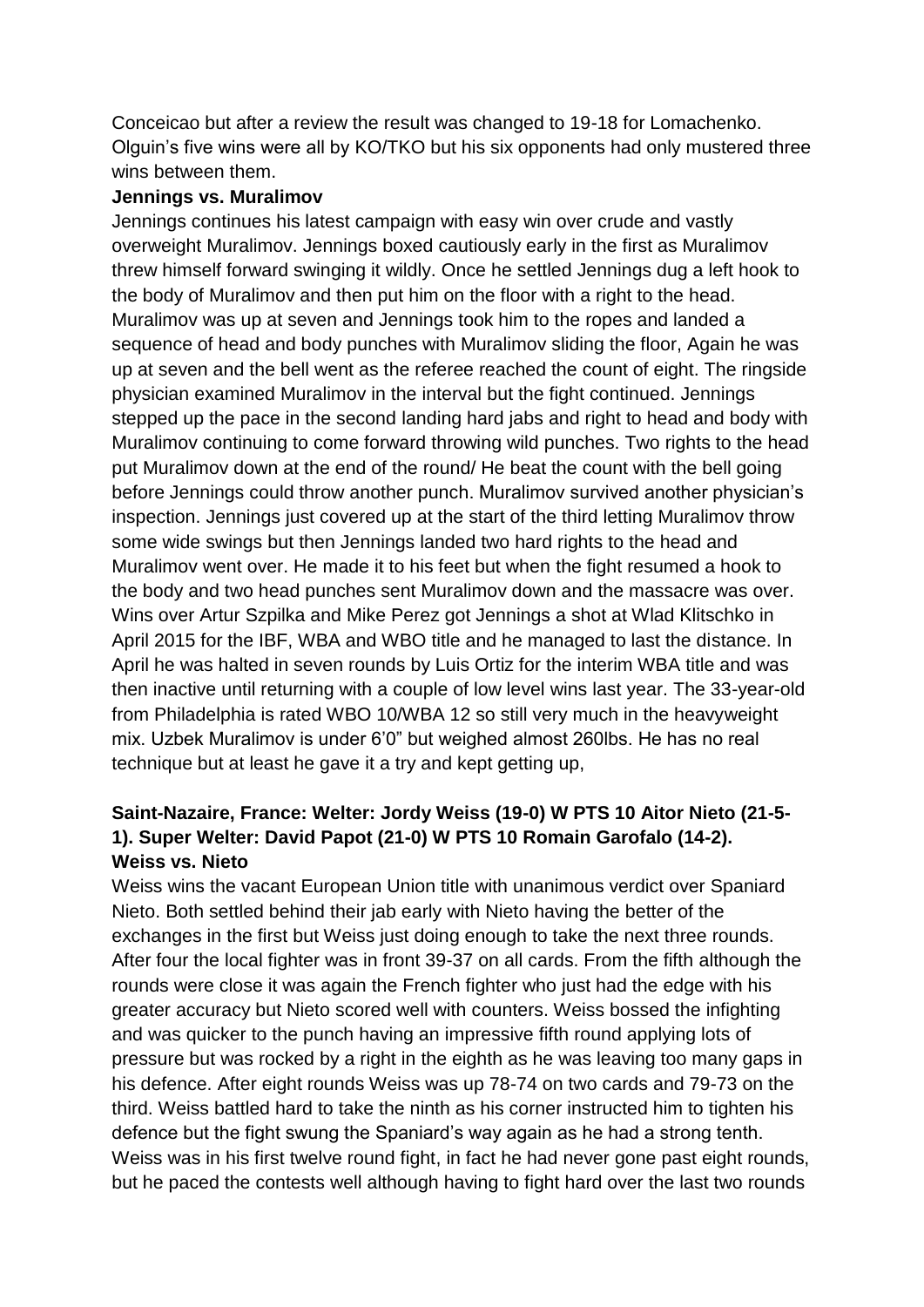as Nieto staged a strong finish. Scores 118-112, 117-111 and 116-113 all for Weiss who was a clear winner but the scores did not reflect just how competitive this fight was. The 24-year-old "Gypsy" Weiss is quick but lacks real power. He will probably look to defend his new title and then go for a shot at the EBU title against either Kerman Lejarraga or Bradley Skeete who are lined up to contest the vacant European title.

# **Papot vs. Garofalo**

No problems here for southpaw Papot as he retains the French title with wide unanimous decision over No 4 Garofalo. He had too much skill, speed and accuracy for the challenger. Papot breezed through the first two rounds and a stoppage win was a possibility. That changed in the third when a clash of heads saw Papot cut over his right eye. For a few rounds Papot was much more cautious but then he was back in his stride and scoring well to the body. Garofalo kept rolling forward with a leaky defence and very little success as Papot was able to slot home shots from both hands. Over the last two rounds Papot's trainer, former French champion Stephane Cazeaux, ordered him to go to war and he went toe-to-toe with Garofalo in an entertaining finish. Scores 98-92 twice and 99-91 for Papot. The former two-time French amateur champion Papot, 26, was 86-15-1 before turning pro and has made good progress. He is looking to make another national title defence and then go for the EBU or EU title. Garofalo was way out of his depth here. He had faced only mediocre opposition and never been past six rounds.

**Budapest, Hungary: Cruiser: Imre Szello (20-0) W PTS 10 Denis Grachev (16-6- 1).Super Middle; Shefat Isufi (26-3-2) W PTS 10 Rafael Sosa Pintos (56- 154).Super Welter: Ferenc Berki (11-0) W PTS 10 Laszlo Fazekas (39-30- 1,1ND).Super Middle: Renato Egedi (12-1-2) W RTD 5 Mark Krammerstodter (3- 1-1).Middle: Balazs Bacskai (5-0) W TKO 6 Meshack Mwankemwa (17-5-2).** 4

### **Szello vs. Grachev**

Szello gets a measure of revenge for Hungary as he takes the points on all three cards against Grachev. After a slow first round the action really started in the second with some furious exchanges. Szello just had the edge but in the fourth a clash of heads saw Szello cut over his left eye and Grachev was deducted a point for the butt. Szello had Grachev in deep trouble in the fifth and only the ropes prevented a knock down but Grachev was fighting hard and making this a very close contest. The Russian had a strong ninth and they both fought hard in the last with Szello just edging it. Scores 96-93 twice and a strange 100-89 all for Szello. The 34-year-old "Imo" is now rated WBO 5/IBF 10(9) but he is a more realistic No 17 with the EBU. He was one of Hungary's most successful amateurs and represented his country at the 2008 Olympics and the 2007 World championships as well as winning gold at the European Union Championships. The revenge angle was that Grachev beat former undefeated WBO cruiser champion Zsolt Erdei late in the Hungarian's career preventing Erdei from entering the elite list of world champions who retired undefeated. After beating Erdei in 2013 Grachev suffered four losses in a row in big fights. He then walked away for two years but had won three fights since returning.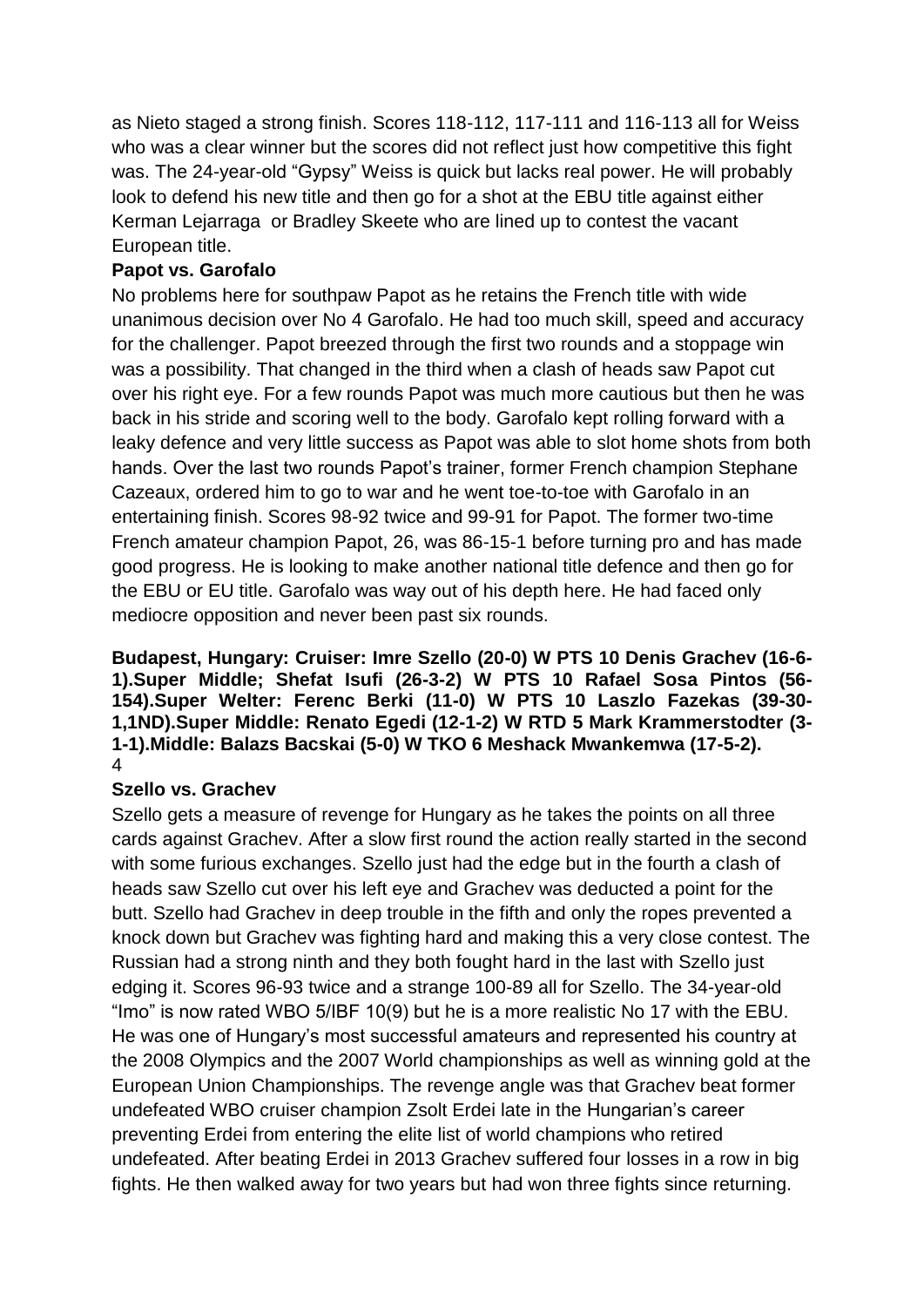#### **Isufi vs. Sosa**

Isufi had big physical advantages over Sosa who boxed at welter in many of his early fights. Isufi was able to work on the outside forcing Sosa back with a ramrod jab and dropping in overhand rights. Sosa came to life briefly in the third and fourth launching some quick attacks but he just did not have the power to hurt Isufi. In the sixth a left hook to the ribs dropped Sosa to his knees. He was in pain but arose at six and jabbed and clinched his way to the bell. In the seventh the Uruguayan veteran decided to stand and trade and there were some good exchanges but later in the round a right to the head forced Sosa to go down on one knee. Sosa this time decided to punch his way out of trouble but had to absorb some heavy rights to the head. Sosa was just looking to survive in the eighth and ninth and finished the tenth with a barrage of powder puff punches and a little jig. Scores 100-87 twice and 99-88 for Isufi as he makes a successful defence of his WBO Inter-Continental title. The 28-year-old German-based Serb is heavy handed but slow and methodical. Sosa, 37, has taken his survival skills to Germany, Australia, Mexico, Ghana, Canada, Britain and now Hungary and usually goes the distance.

#### **Berki vs. Fazekas**

Youth triumphs as Berki wins the Hungarian title with majority decision victory over champion Fazekas. This was a close, tough contest with plenty of furious exchanges. Berki went in front early as he worked the body well and was more accurate but Fazekas was competitive all the way. After eight rounds it was level and Berki produced the stronger finish to get the majority decision and the title. Scores 98-92 (which looked way out) and 96-94 for Berki and 95-95. The 22-year-old winner is a former Hungarian Youth champion. "Bulldog" Fazekas, 28, gets plenty of short notice overseas fights. He is 1-10 in fights in the United Kingdom but this is only his second loss at home.

### **Egedi vs. Krammerstodter**

Southpaw Egedi wins this contest between relative novices and the vacant Hungarian crown. This one was also very close over the first four rounds. Egedi broke through in the fifth flooring Krammerstodter with a series of punches. Krammerstodter made it to his feet and survived the round but his corner pulled him out of the fight before the start of the sixth. The 23-year-oldm Egedi is now 9-0-2 in his last 11 fights. This was too big a step up for prelim fighter Krammerstodter **Bacskai vs. Mwankemwa**

# Bacskai is probably the only Hungarian in recent years to match or even better the achievements of Szello. Bacskai was given some good rounds of work by Tanzanian Mwankemwa but gradually got on top from the fourth round. He handed out steady punishment over the fifth with Mwankemwa often pinned to the ropes and after a knockdown in the sixth the fight was stopped. It is a pity that the 30-year-old "Benji" did not turn pro sooner. He was Hungarian champion eight times in a row and won gold medals at the World Youth, European Youth, European Union and European Senior Championships competed at three World Championships and the 2016

Olympics. "Smart Boy" Mwankemwa does OK at home but here suffers his fourth loss on the road.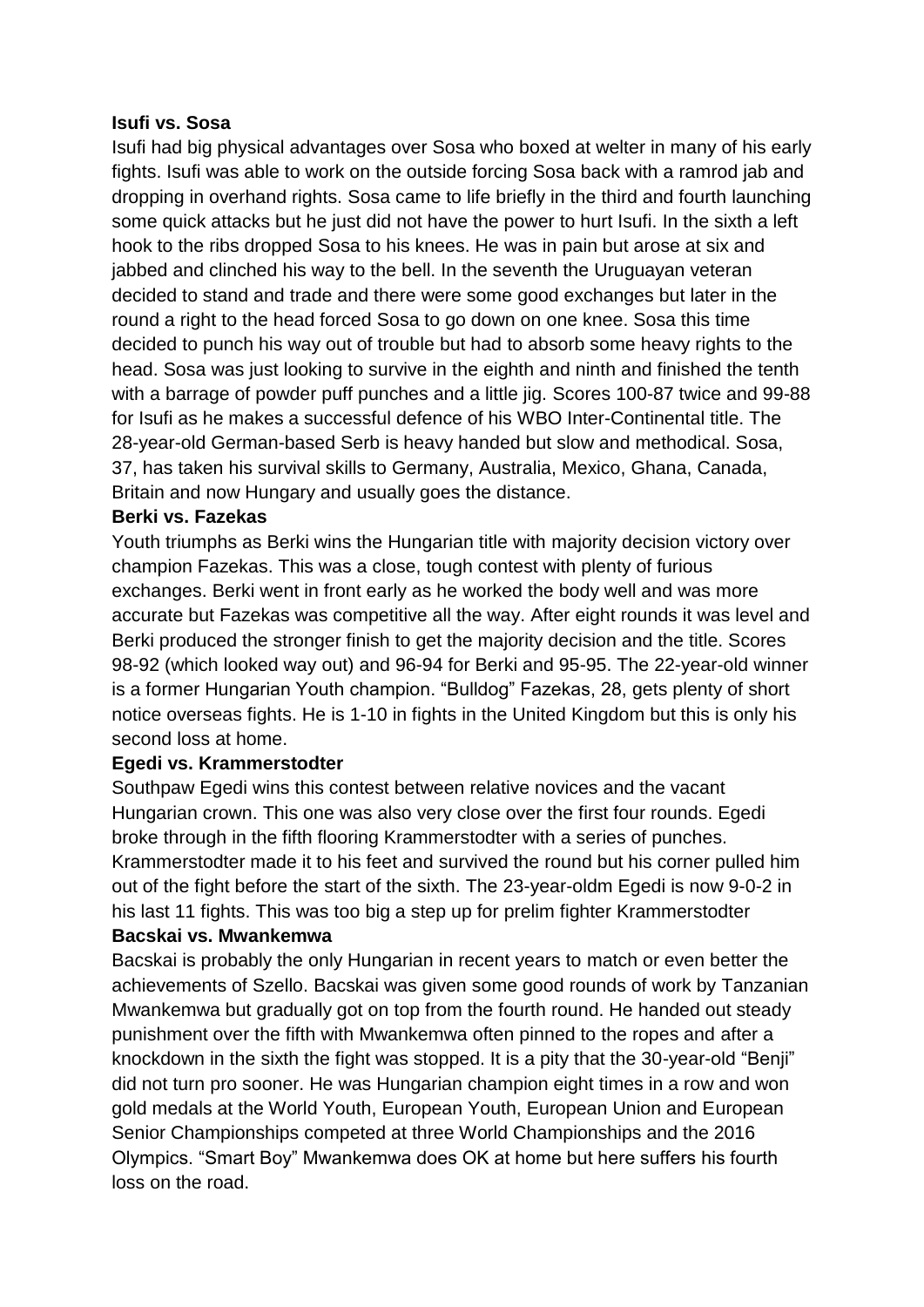**Rome, Italy: Light Heavy: Orial Kolaj (19-5) W PTS 12 Mustafa Chadlioui (11-3- 2).** Kolaj wins the vacant EU title with unanimous decision over Chadlioui but the fight was a close one. Chadlioui is a tough aggressive fighter and that was how he started here. He was storming forward throwing punches. Kolaj took a couple of rounds to settle with Chadlioui continuing to roll forward punching and there plenty of fierce exchanges in the third. Kolaj was able to score well in the fourth and fifth but Chadlioui staggered Kolaj in the sixth. Chadlioui surged again in the seventh and the eighth and ninth were close rounds which could have been scored either way but Chadlioui probably just had the edge. The tenth saw both fighters rapidly tiring with Kolaj's more measured and accurate punching just giving him the advantage as Chadlioui's work rate dropped. The last round started with a clash of heads and then Chadlioui shook Kolaj before the two exhausted fighters got tangled and both went down. Many rounds were close in an entertaining contest and that was reflected in the scoring with Kolaj coming out ahead 116-112 on two cards and 115-114 on the third. The 34-year-old Italian-based Albanian "Eagle" extends his winning run to 14. Moroccan-born Spanish champion Chadlioui was 7-1-1 in his last 9 fights and he and his fans felt he had won this one but the judges did not agree.

**Managua, Nicaragua: Super Feather: Ramiro Blanco (17-2-3) W KO 3 Moises Olivas (12-10).** Blanco was a heavy favourite in this clash of local fighters and won without trouble. Olivas was under pressure from the start but fought well enough to get through the first two rounds before he was put down and out on the third. The 22 year-old Blanco went unbeaten in his first 17 fights but has stuttered recently and was 2-2 in his last four fights. The Managua security guard has 10 wins by KO/TKO. Fifth loss by KO/TKO for Olivas.

#### **London, England: Heavy: Joe Joyce (2-0) W KO 1 Rudolf Jozic (4-2).**

Joyce wins but in a poor excuse for a fight. The Olympic silver medallist used a strong jab to put poor Jozic on the retreat. The Croatian novice never really took a forward step and only stopped his retreat to throw an occasional punch. Joyce had been missing with overhand rights but just before the bell he connected with a right that landed behind the left ear of Jozic who went down and was counted. After his win over Ian Lewison in his first fight this was a retrograde step for Joyce. It is amazing that the TV Company accepted this mismatch as a main event and it brought back memories of how the abysmal early opposition of Olympic gold medal winner Audrey Harrison ended the BBC's interest in boxing. Joyce is too good to waste his time in fights like this.

**Buenos Aires, Argentina: Super Welter: Diego Ramirez (14-1) W PTS 10 Martin Bulacio (7-2).** Not a great fight but Ramirez gets the unanimous decision and extends his unbeaten run. The rounds were close but the fight never really caught fire. Bulacio was given a standing count in the fifth. A punch from Ramirez knocked out his mouthguard and Bulacio's glove briefly touched the canvas. He lost his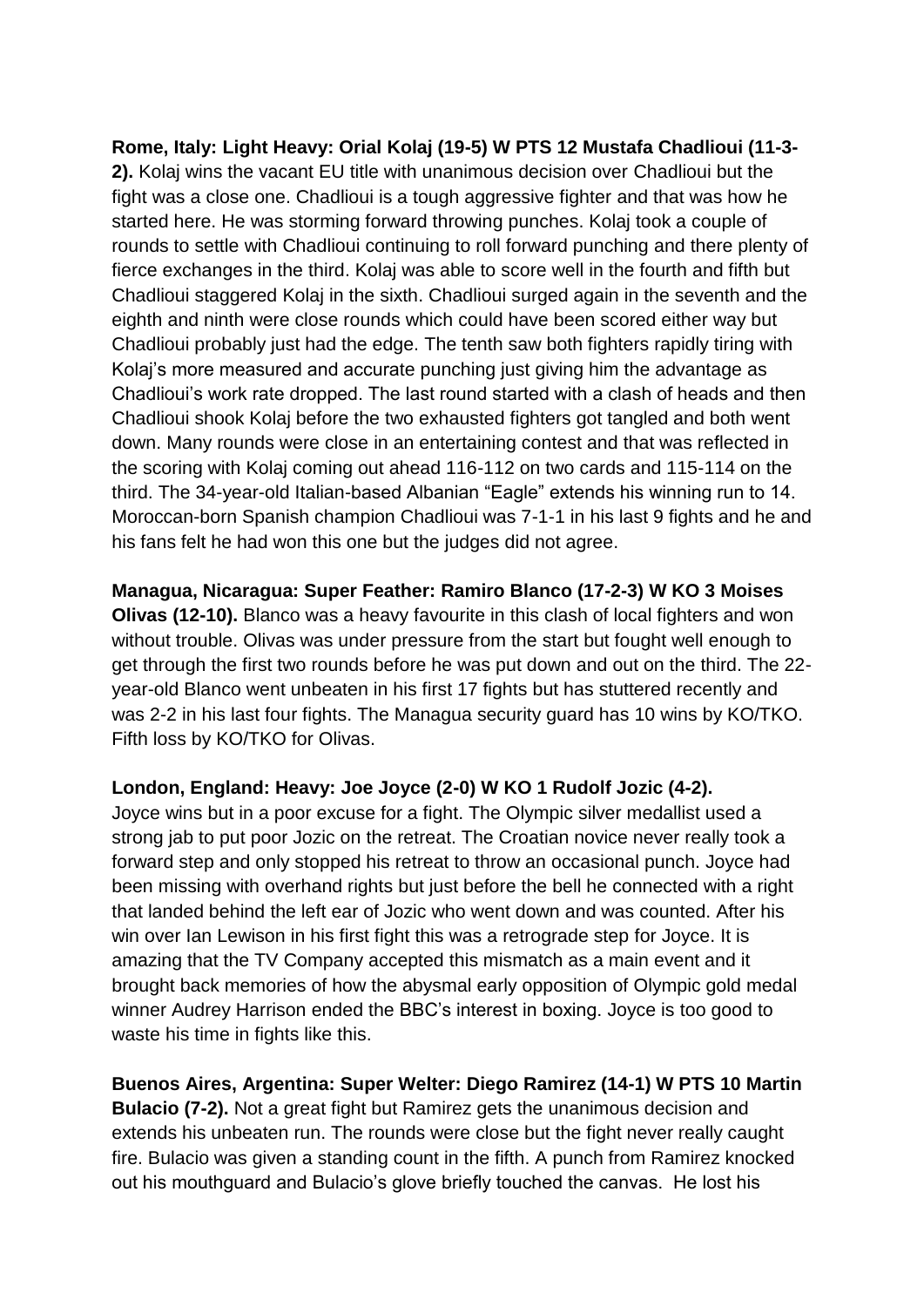mouthguard too often and was deducted a point in the eighth as he continued to spit it out. Ramirez breezed through the last dropping his hands and showboating and once again Bulacio's mouthguard flew out but not from a punch. Scores 97-92, 96-93 and 95-93 so the standing count and the point deduction were the difference. The 23-year-old "Vulture", the Argentinian No 4 welter, has won 12 on the bounce. After losing his first pro fight Bulacio had won seven in a row but against inferior opposition and had not been past four rounds before.

# **February 17**

**Manchester, England: Super Middle: George Groves (28-3) W PTS 12 Chris Eubank Jr (26-2). Feather: Ryan Walsh (22-2-2) DREW 12 Isaac Lowe (14-1-2). Middle: Tommy Langford (20-1) W PTS 12 Jack Arnfield (25-3). Super Middle: Zach Parker (15-0) W TKO 2 Adasat Rodriguez (16-7-2).**

18

# **Groves vs. Eubank**

Groves gets deserved unanimous decision over Eubank in tough contest to retain his WBA title. He should now go forward to the WBSS super middle final but a dislocated shoulder suffered in the last round may rule him out.

### **Round 1**

Groves goes straight to work with his jab. Eubank is mainly looking to counter but Groves is getting through with the jab and a couple of overhand rights to take the round.

### Score 10-9 Groves

### **Round 2**

Once again it Groves doing the scoring with his jab and he lands a sharp left hook. Eubank piles into Groves late in the round and traps him on the ropes but Groves escapes and has done enough early to take the round.

# Score 10-9 Groves 20-18

# **Round 3**

Much closer round. Eubank comes to life as he traps Groves on the ropes and throws punches. Some are wild but some land. Groves sticks to the jab and despite another fierce attack from Eubank at the end of the round Groves just shades it. Eubank is cut over his right eye in a clash of heads and it looks a bad cut. Score 10-9 Groves 30-27

# **Round 4**

Eubanks round. Groves has stopped using his jab and is instead waiting for Eubank to lead and then counter and it is not working. Eubank launches a couple of leaping attacks and although he is again wild he is the one doing the scoring.

Score 10-9 Eubank 39-37

# **Official scores: 39-37 twice for Groves and 38-38 Round 5**

A closer round. Groves uses his jab more but Eubank is jumping in taking Groves to the ropes and working inside. There is now a stream of blood down the right side of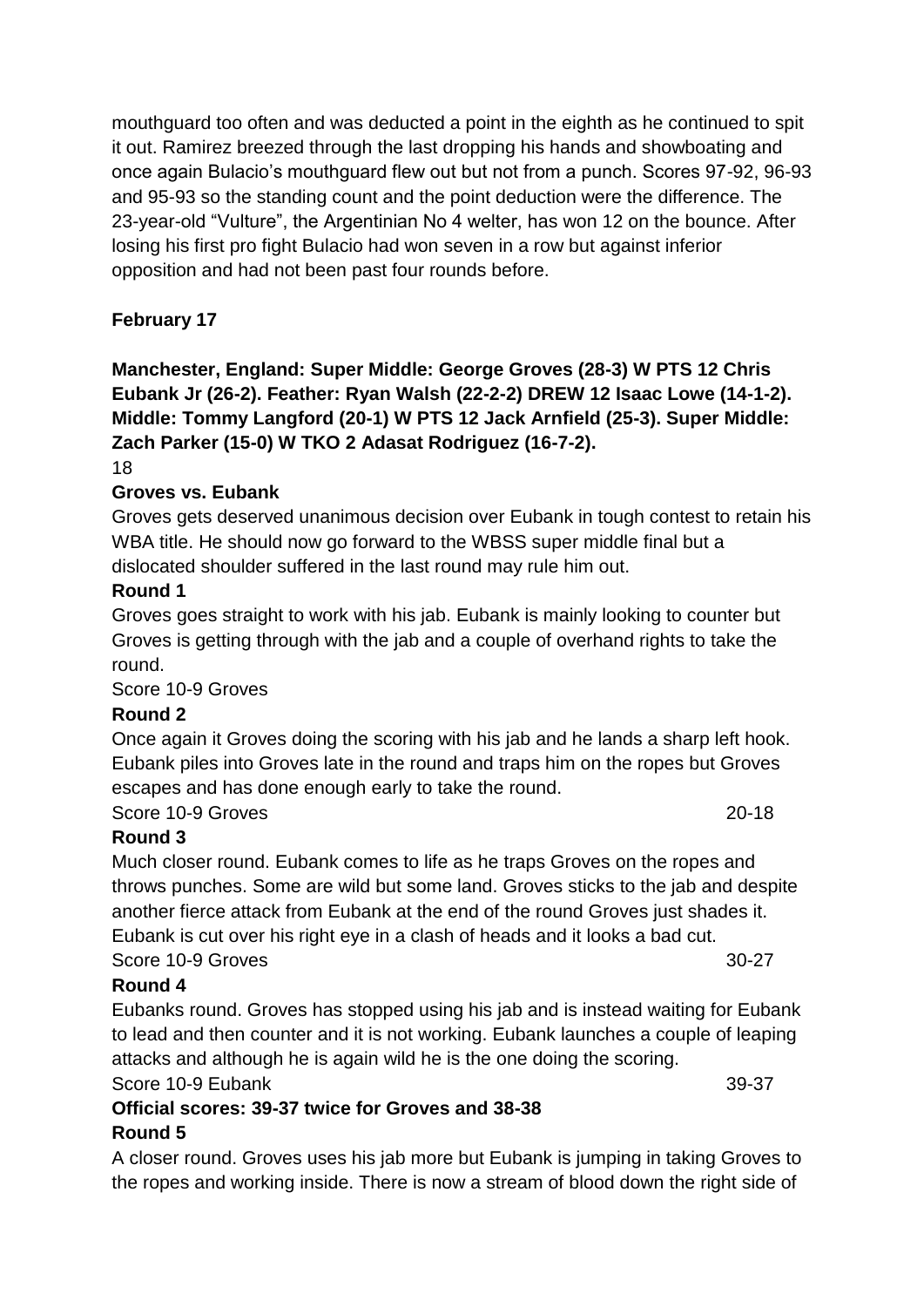Score 10-9 Eubank 48-47

# **Round 6**

A better round for Groves. He is using the jab well countering the charging Eubank and smothering Eubank's work on the ropes, The referee warns both men over rough stuff. Groves round.

Score 10-9 Groves 58-56

# **Round 7**

Groves boxes cleverly here. Eubank has some success when he can trap Groves in a corner but Groves manages to stay centre ring most of the time scoring with the jab and right counters, A frustrated Eubank misses with one of his lunges and almost goes out through the ropes and then motions for Groves to stand and fight. Score 10-9 Groves 68-65

# **Round 8**

Groves is not looking to trade. He is staying centre ring and scoring with jabs and quick rights and outboxing Eubank. Late in the round Eubank scores with a big left but Groves fires back with a right of his own and a left hook in the first really fierce exchange of what is a tactical contest.

Score 10-9 Groves 78-74

# **Official scores: 78-74 twice and 77-75 for Groves Round 9**

A better round for Eubank as he is sustaining his attacks instead of just fighting in short bursts. He is making it difficult for Groves to find the space to work his jab. Eubank lands a strong uppercut and Grove a hard right but Eubank takes the round. The cut over his right eye is bleeding heavily and is now affecting his vision. Score 10-9 Eubank 87-84

# **Round 10**

Eubank starts the round by scoring with a left hook but then it is all Groves. He is accurate with his punches finding the target often with his jab and counters with Eubank becoming wilder with his attacks it is Grove who is getting the better of the exchanges in one of his best rounds in the fight. It is surprising that there has been no inspection of Eubank's cut as it is a bad one and continues to bleed. Score 10-9 Groves 97-93

# **Round 11**

Groves takes this one. Eubank is launching desperate attacks but looks tired and is just swinging and hoping. Groves is much more disciplined and accurate and makes Eubank pay when he misses with his punches.

# Score 10-9 Groves 2008 and 2009 107-102

# **Round 12**

A dramatic last round sees Eubank come out firing. Groves is on the retreat countering when he can. Just a minute into the round Groves suddenly shakes his left arm and it subsequently is revealed the he had dislocated his shoulder. Eubank attacks and attacks with Groves constantly against the ropes bobbing and weaving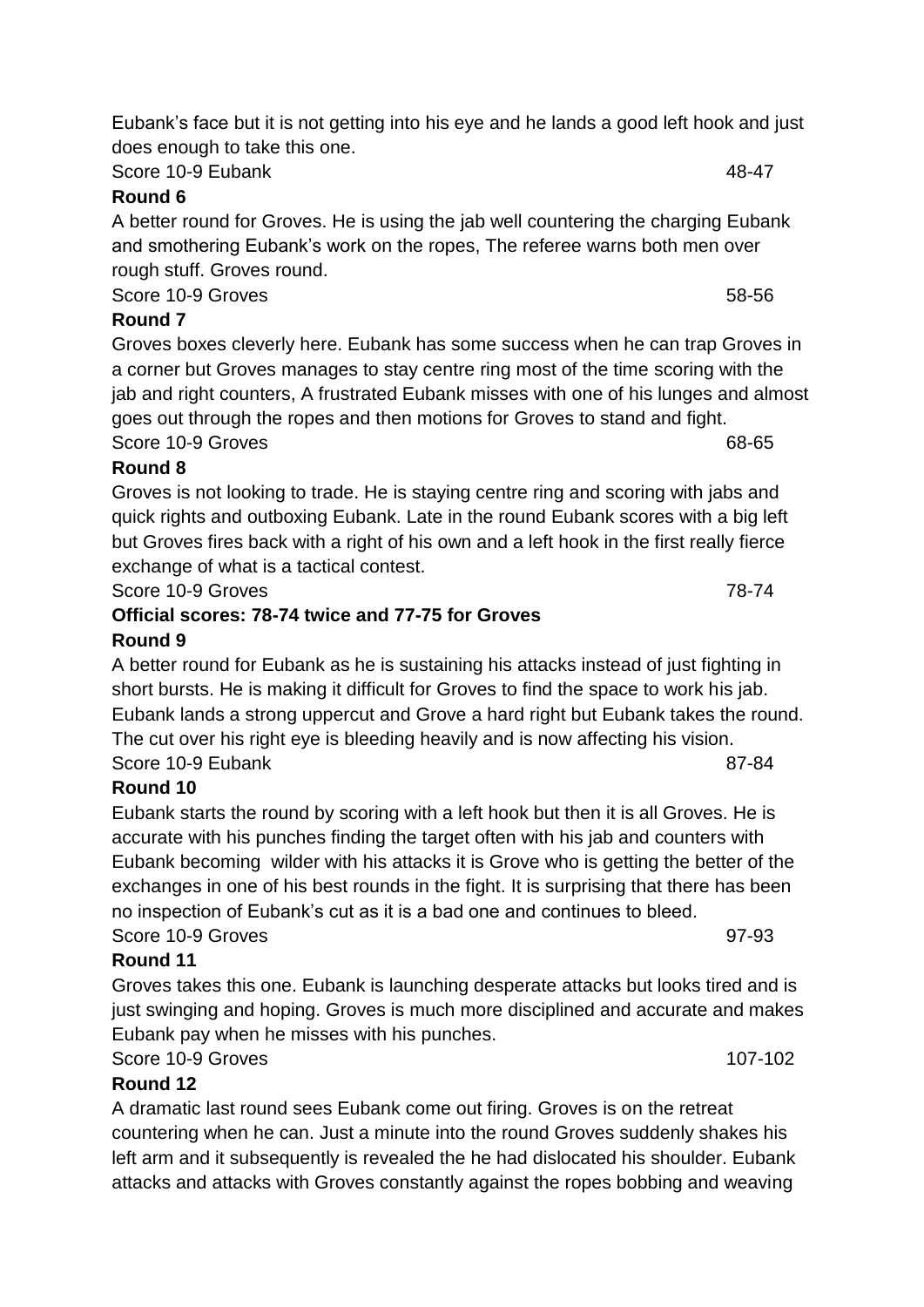and scoring with rights when he can but it is all Eubank pumping arms looking for the stoppage but Groves guts it out to the bell and victory. Score 10-9 Eubank **116-112**

# **Official scores: 117-112, 116-112 and 115-113 all for Grove**

It will be a real pity if the injury does rule out Groves fighting in the final. He fought a clever tactical battle here in what was an intriguing clash of styles but there was not enough sustained action for it to be a thrill-a minute affair. If the injury does prevent him going to the final there will still be plenty of good fights for him. Eubank coped well with a bad cut and deserves credit for that. He made too slow a start and just did not force the fight as hard as he needed to offset the superior skills of Groves. If Groves is ruled out Eubank will contest the final and is ca[able of winging there.

### **Walsh vs. Lowe**

Walsh retains the British title as he claws back Lowe's early lead to get a deserved draw. No time for studying here as these two got down to business immediately. Lowe impressed early with his hand speed and movement landing his jab and getting out and countering Walsh with rights when Walsh came forward. Walsh was waiting too long to let his punches go and occasionally switched to southpaw. Over the first three rounds Lowe was simply too fast for the champion. Walsh had a better fourth when Lowe stopped using his jab and stood and traded more but Lowe was back to moving and jabbing in he fifth and probably just had the edge. If there was a concern for Lowe it was that he was not hurting Walsh and was using up a pile of energy with a long way to go in the fight. It was jab and move for Lowe in the sixth and seventh but his work was not as sharp and Walsh was continuing to hunt him down and land one or two heavy punches. The relentless pressure from Walsh started to tell in the eighth and ninth. Lowe was spending much of the round with his back to the ropes with Walsh getting home some strong punches. He shook Lowe with a couple of rights in the ninth as he made inroads into the lead Lowe had built. Lowe worked hard in the tenth and the eleventh. He was not as quick as early in the fight but he was standing with Walsh and landing lots of short light punches. With Walsh picking his punches and more accurate it was a case of whether you went for the larger quantity but lighter punches of Lowe or the rarer but harder shots from Walsh. The strength of Walsh saw him take the last as he hammered away with body punches to save his title. Scores 116-114 Walsh, 115-114 Lowe and 115-115. Walsh was making the fourth defence of the British title. He is rated WBC 9/WBO 12 with his only losses being against Lee Selby and a split decision against Denis Ceylan. Former undefeated Commonwealth champion Lowe, 24, fought a technical draw with Ceylan in March last year and came close to the British title here. This was a great little contest between two contrasting styles and a classic British title fight which would make a great return.

# **Langford vs. Arnfield**

Langford gets unanimous decision and retains his title in another highly competitive British Championship contest .Langford just came out on top in a battle of jabs early and he took the second landing a hard straight right and a crisp left hook to the body but both rounds were close. Langford was going to the body in the third but the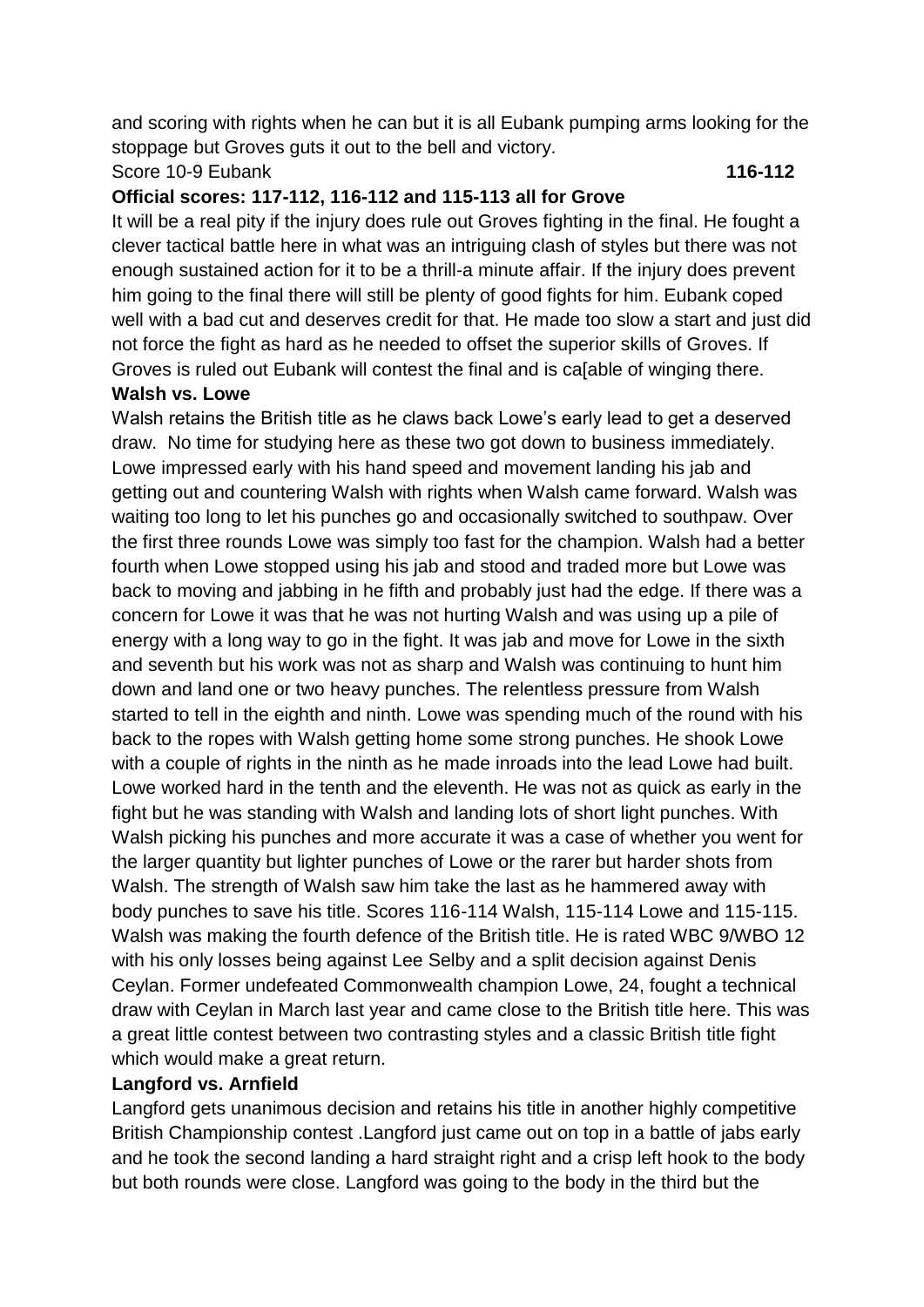punches that gave Arnfield the round were a couple of full on right crosses. In a close fourth it was a crunching right from Langford that stood out as they exchanged some quality punches. Arnfield had a good fifth coming inside for a change and scoring with hooks to the body from both hands but Langford bounced back to pocket the sixth as he continued to dig to the body and match Arnfield jab for jab. He built on that with a higher work rate in the seventh and some impressive combinations in the eighth banging to the body then switching to the head with jarring hooks. The ninth and tenth could have been scored either way. Both boxers began to tire but the pace never slackened. Langford continued to go to the body with short punches with Arnfield relying on his strong jab, straight rights and left hooks with both being rocked on occasion. Langford took the eleventh. He was getting his punches off first either drawing Arnfield's jab and stepping inside or jumping in quickly and letting fly with hooks and getting out again. Arnfield probably did enough to win the last but it was not enough. Scores 116-113 twice and 117-113 for Langford. He is getting back on track after a crushing loss to Avtandil Khurtsidze for the interim WBO title in April last year. He is down at 12 with the WBO but with Arnfield being rated IBF 7(8)/WBA 9/WBC 15 he should now figure in all four ratings but with the Gennady Golovkin vs. Saul Alvarez and Billy Joe Saunders vs. Martin Murray fights still to come no one is going anywhere until very late in the year. Arnfield had scored good wins over John Ryder and Brian Rose and he will soon be back in contention.

#### **Parker vs. Rodriguez**

Parker sweeps aside Rodriguez inside two rounds. Parker made good use of his longer reach and quicker hands to get his jab working and score with some hooks to the body. Rodriguez finished the round well getting home with a couple of jabs and a nice right. Rodriguez was trying to crowd Parker in the second but Parker showed fast footwork and slotted home jabs. Rodriguez continued to shadow Parker trying to pin him against the ropes but suddenly a short left hook sent Rodriguez staggering back and down. He was up at five and when the action restarted Parker landed a series of head punches that had Rodriguez reeling and going down with the referee waiving over the prone Spaniard to stop the fight. The 23-year-old Parker moves to 11 wins by KO/TKO. He is now part of the Sauerland stable so in good hands. He showed again here he has impressive power. Former Spanish light heavy champion Rodriguez had won 4 of his last 5 fights.

# **Las Vegas, NV, USA: Welter: Danny Garcia (34-1) W TKO 9 Brandon Rios (34-4- 1). Super Middle: David Benavidez (20-0) W PTS 12 Ronald Gavril (18-3). Welter: Yordenis Ugas (21-3) W TKO 7 Ray Robinson (24-3) . Light Heavy: Edwin Rodriguez (30-2) W PTS 10 Lionell Thompson (19-5). Light: Ladarius Miller (15-1) W TKO 2 Carlos Padilla (16-7-1). Garcia vs. Rios**

Garcia halts Rios in the ninth round to keep on track for a return with Keith Thurman. It was not difficult to anticipate the tactics here. Rios was going to press and crowd Garcia and Garcia was going move, box on the outside and counter Rios. Garcia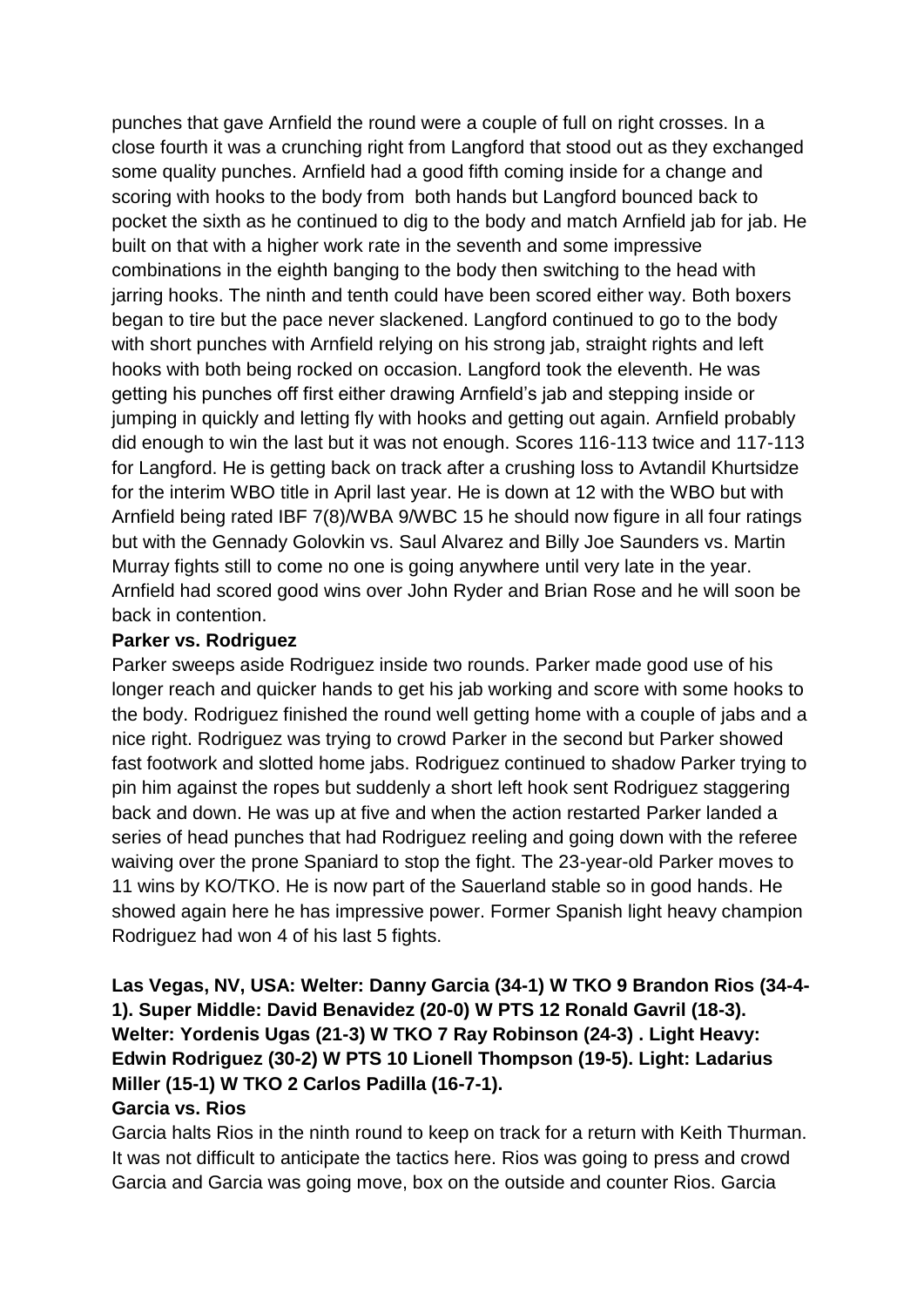was cautious over the first two rounds with Rios coming forward but not finding Garcia presenting much of a target. Rios continue his forward march in the third but now Garcia was letting his punches flow and landing heavily to head and body. Rios just kept coming and did some good work when he had Garcia with his back to the ropes but the cleaner and harder shots were coming from Garcia. They both landed heavy punches in the fifth Garcia a left hook and Rios a clubbing right and things warmed up as they faced up to each other at the bell. Rios had his best round in the sixth as he managed to work on the inside and connected with some good rights. Garcia was moving and scoring again in the seventh and eighth with Rios defence leaking badly and leaving Garcia plenty of opportunity to counter with left hooks. In the ninth whilst on the ropes Garcia landed a left and right to the head. They moved back to mid ring and as Rios moved forward a thunderbolt of a straight right crashed into his jaw and he went down on his back. He sat up watching the count and got to his feet at eight. The referee asked him to take some steps forward but he was unsteady on his feet and the fight was stopped. This was the first fight for Garcia since his split decision loss to Keith Thurman in March last year in a unification fight which cost Garcia his WBC welter title. He is No 2 with the WBC and Shawn Porter, the WBC No 1 was on hand to issue a challenge to Garcia. However Garcia was No 2 with the WBA and as the No 1 Teerachai lost to Lucas Matthysse for the secondary WBA title that puts Garcia in the No 1 spot so the mandatory challenger for Thurman. For 31-year-old Rios there was every indication he will fight on. He was upset about being stopped when he was on his feet and there are fights there for him but probably as an "opponent" rather than as being matched to win.

#### **Benavidez vs. Gavril**

Benavidez retains the WBC title as he outboxes and outpunches a game but onepaced Gavril in a return contest.

### **Round 1**

With his big physical advantages Benavidez is comfortable on the back foot early in the round spearing Gavril with jabs and left hooks to the body. Gavril is trying to walk Benavidez down behind a high guard but is not pressing hard enough or throwing much. Benavidez opens up at the end of the round with a burst of punches. Score 10-9 Benavidez

### **Round 2**

Benavidez is being given the time and space to pick his punches and he slots home jabs and mixes in left hooks to the body and clubbing rights to the head. Gavril has some success jabbing to the body but he is not cutting the ring off allowing Benavidez to tee-off on him with jabs and left hooks.

Score 10-9 Benavidez 20-18

### **Round 3**

Gavril throws more punches in this round but Benavidez can't miss him with his jabs and left hooks behind Gavril's tucked in elbows. Gavril is just not aggressive enough and Benavidez drives him back with the perennial jabs and right crosses. Score 10-9 Benavidez 30-27

#### **Round 4**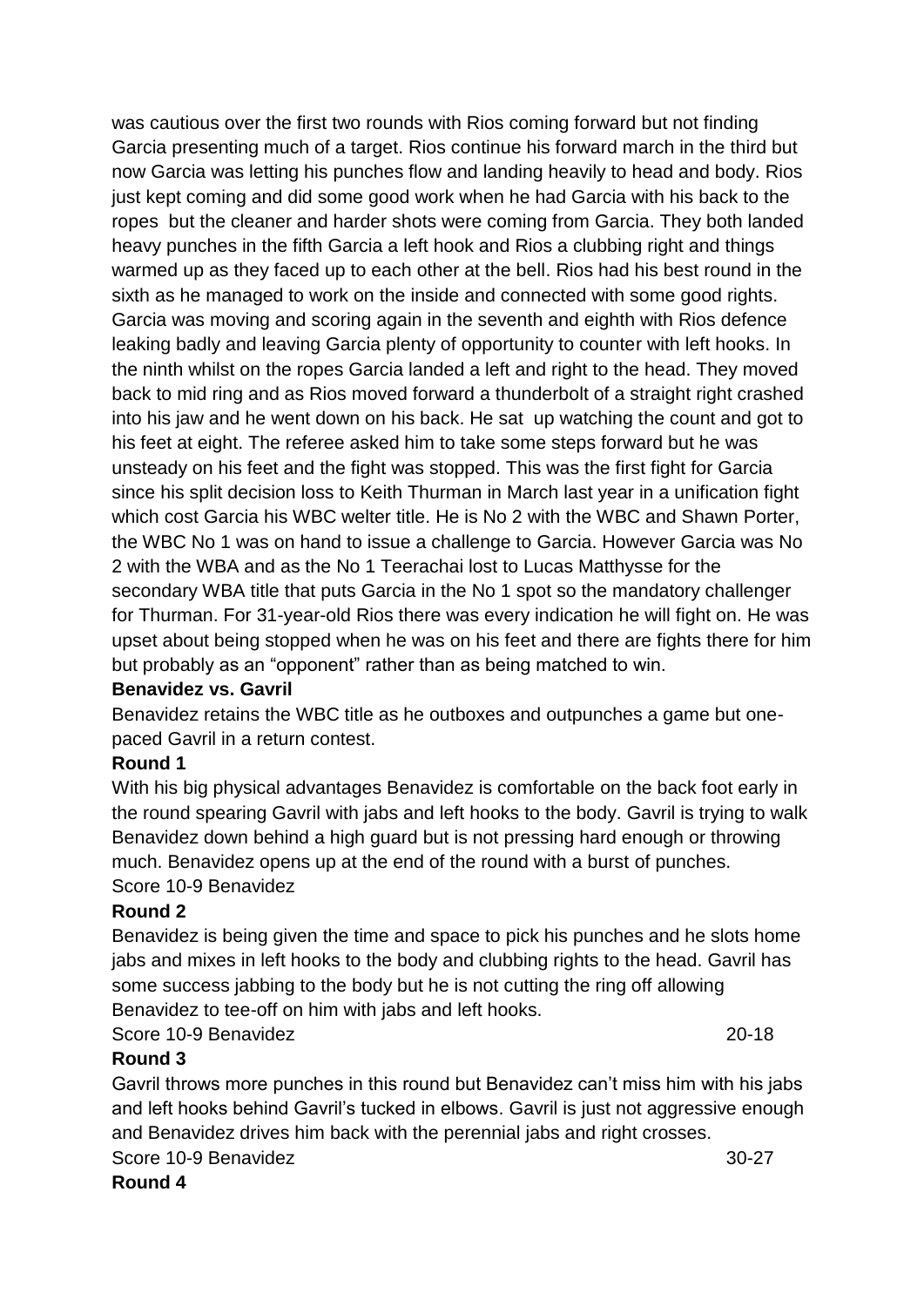Big round for Benavidez. After again landing his jab he lands a right uppercut and a left hook with the combination sending Gavril tottering backward across the ring. Benavidez follows up with a series of hooks and uppercuts. Gavril is badly shaken but fights his way out of trouble only to be showered with more hooks and uppercuts before the bell.

Score 10-9 Benavidez 40-36

# **Round 5**

Gavril has some success in this round. He continues to march forward but is throwing more punches. Benavidez is in ring centre with plenty of space to move and punch and he rattles jabs off Gavril's head still finding lots of gaps in the Romanian's guard. Gavril continues to chug forward and although outscored it is his best round so far.

Score 10-9 Benavidez 50-45

# **Round 6**

Gavril shows no variation in his tactics and as a result is walking into punishment. Benavidez is landing a variety of shots and even finds time for a bit of showboating. He finish the round with an impressive combination of two jabs, a left hook and a right cross.

Score 10-9 Benavidez 60-54

# **Round 7**

Gavril continues to advance in straight lines and at time is standing static in front of Benavidez. It seems like a walk in the park for Benavidez who lands a series of left hooks then covers up before firing off another burst of punches. Gavril is just not pressing hard enough or throwing enough to make the fight competitive. Score 10-9 Benavidez **70-63** 

# **Round 8**

Benavidez took a breather for much of this round allowing Gavril to take him to the ropes and work inside. There is no real power in Gavril's punches. Benavidez comes to life over the last 40 seconds of the round driving Gavril back and getting home with some eye-catching rights to take the round.

Score 10-9 Benavidez 80-72

# **Round 9**

In contrast to the previous round Benavidez comes out firing looking to end the fight. For two minutes he bombards Gavril with hurtful shots from both hands snapping Gavril's head back with jabs and uppercuts. When Gavril did not fold Benavidez dials back his attacks but ends the round handing out another bundle of punishment. Score 10-9 Benavidez 90-81

# **Round 10**

When these two met for the vacant title in September Benavidez had faded badly late in the fight being floored in the last. As a result he looked to be trying to save something for the last two rounds and did not put in much of an effort in this round. He was on the back foot only throwing one punch at a time. That allowed Gavril some success as he was able to get close and land some hooks. Benavidez was still finding plenty of gaps and he scored with enough counters to win a close round.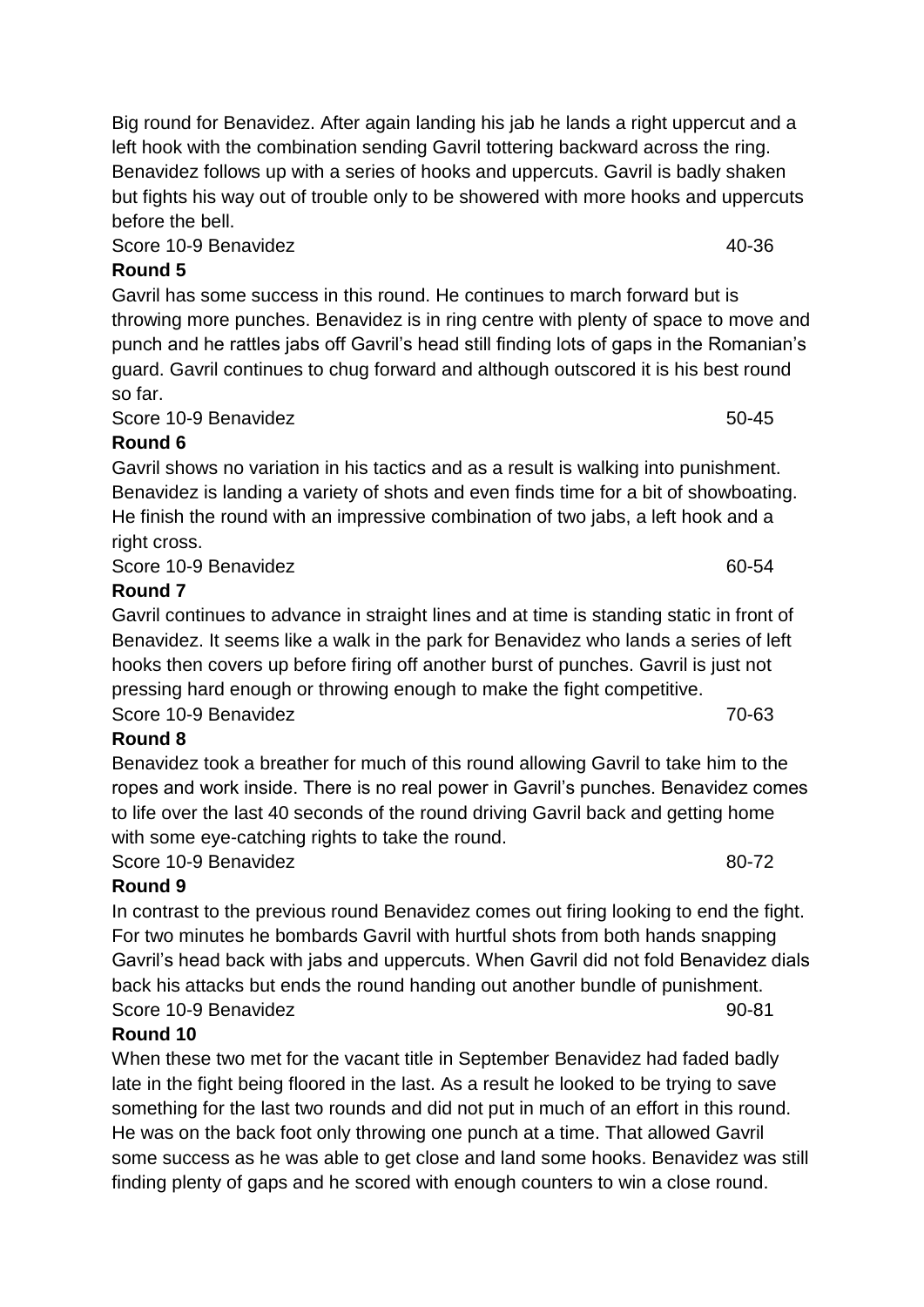### Score 10-9 Benavidez 100-90

# **Round 11**

After the punishment he had taken the ringside physician examined Gavril before the start of the round but allowed the fight to continue. This was another close one as Benavidez's work rate again dropped allowing Gavril some degree of success when he could take Benavidez to the ropes. Benavidez was throwing one punch at a time but loading up on those including some thudding rights to the head. Close but the cleaner shots came from Benavidez.

Score 10-9 Benavidez 2008 110-99

# **Round 12**

Benavidez used only his jab in this round. He moved plenty to frustrate Gavril's attempts to stage a big last round. Gavril was ignoring defence trying to repeat his success in the first fight of flooring Benavidez but he never looked like achieving that and it was Benavidez round.

Score 10-9 Benavidez **120-108**

### **Official score: 120-108, 120-108 and 119-109**

When these two clashed for the vacant title in September Benavidez had to settle for a split decision. This time the 21-year-old "Red Flag" made it look too easy and it was. You have to wonder how far Benavidez can go. He had only 15 amateur fights and is the youngest fighter to win the super middleweight title. Unlike the cruiser division when the smoke clears from the WSBB tournament there will still be four super middleweight champions and there are much tougher tests than Gavril around so it will be interesting to see where he goes next. Gavril was never really in the fight. He made it easy for Benavidez by coming forward in a straight line and never really managed to get Benavidez to the ropes which is where he needed him. He was never really in the fight from first to last.

### **Ugas vs. Robinson**

Cuban Ugas has the power here and in the end that is enough for him to get an important win that could get him a title shot down the line. After some cautious sparring in the first Ugas launched a long right cross that landed on Robinson's temple and dumped Robinson on his rump, He was up at four and after the count both fighters just stood and traded punches with Robinson getting the better of the exchanges. Both fighters stuck mainly to the jab in the second with Ugas on the front foot looking to draw Robinson's right jab and step inside and they both scored with a hook just before the bell. Ugas landed a series of rights to the head in the third and got through with a combination late in the round. Robinson started the fourth with a nice combination and landed some more through the round but Ugas rocked him late and Robinson landed a punch after the bell that cost him a point. The fifth was the best round so far as both fighters attempted to dominate. There were plenty of fiery exchanges but it was the rights from Ugas that carried the power. The sixth again saw both fighters looking to take charge. Robinson was tending to lean in with his punches losing some leverage and Ugas was again dangerous with his rights. One of those rights put Robinson down on his back early in the seventh. He got up at four and after the count Ugas drove him stumbling around the ring. With Robinson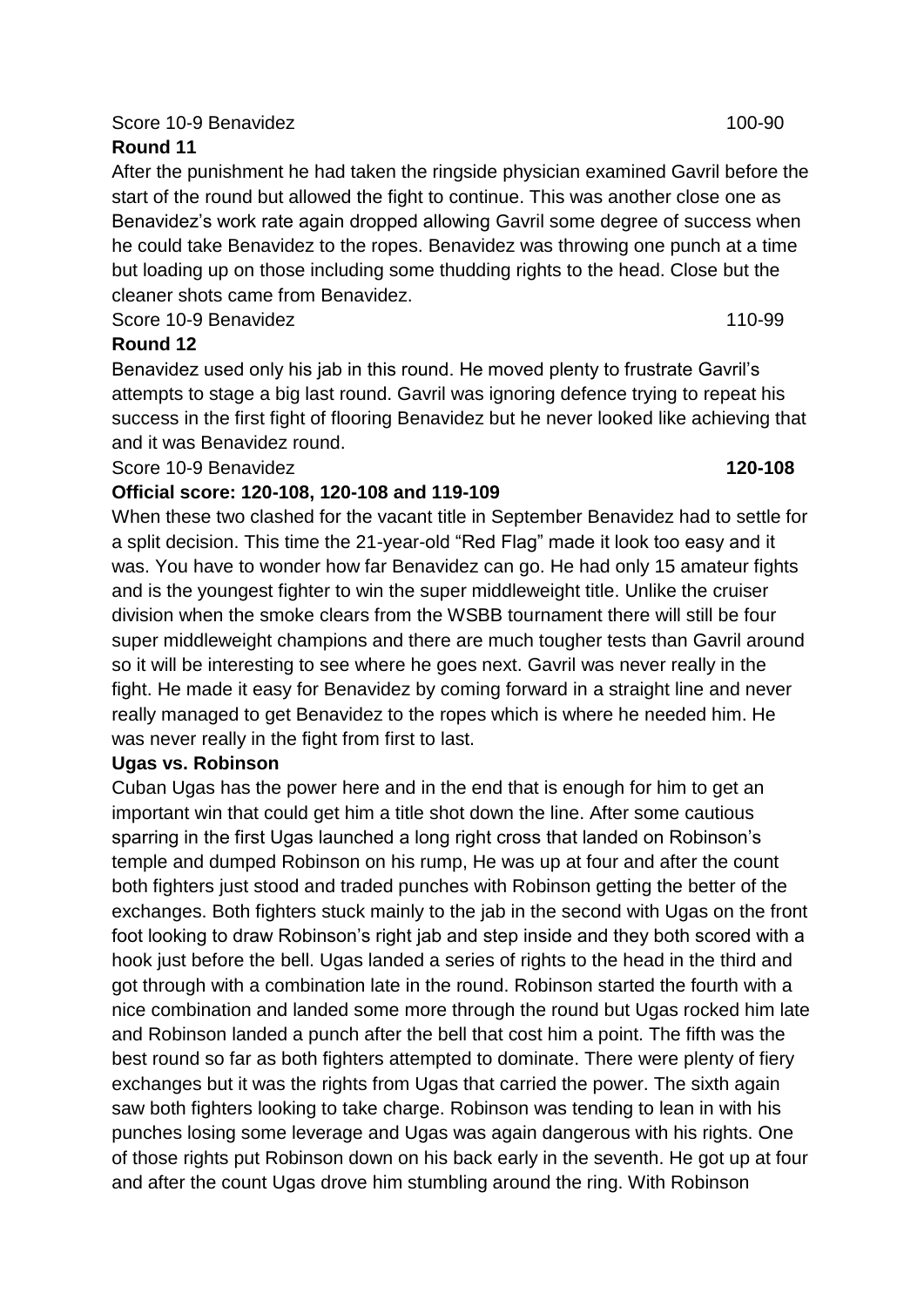trapped in a corner Ugas just pumped out punches and then the referee jumped in and stopped the fight just as Robinson started throwing punches back but it was a good stoppage as Ugas had landed six or seven head punches immediately before the stoppage. The 31-year-old former Cuban amateur star, he won gold at the World Championships and the Pan American Games and bronze at the 2008 Olympics, had only moderate success early as a pro and after losing back-to- back fights against Emmanuel Rodriguez and Amir Imam he was inactive for over two years. Since returning in 2016 he has scored good wins over Jamal James, Bryant Perrella and Thomas Dulorme. Going into this fight his best rating was No 14(12) by the IBF. Robinson was rated WBC 7/WBO 10/IBF 11(9) so Ugas can expect more recognition. Robinson, 32, also had back-to-back losses. His were against Brad Solomon and Shawn Porter. He had rebuilt with 13 wins but has to start all over again.

# **Rodriguez vs. Thompson**

Rodriguez gets narrow unanimous decision against slippery Thompson and he has some way to go before he can get back into the title picture. Rodriguez pressed the fight but Thompson was not looking to trade punches with "La Bomba". Thompson moved plenty and slotted home quick punches. That made for a frustrating time for Rodriguez as he was unable to find the target with anything heavy and Thompson was landing enough to make the fight close. It was only in the late rounds as Thompson slowed that Rodriguez was able to land anything of consequence and he did enough to earn the decision but it was not an impressive performance. Scores 97-93 twice and 96-94 for Rodriguez. The Dominican-born Rodriguez won his first 24 fights before losing a decision to Andre Ward in a challenge for the WBA super middle title in 2013. His rebuilding was rudely interrupted by second round knockout by Thomas Williams in 2016 which led to 15 months on the sidelines. This is his second win since returning. Thompson has good wins over Ryan Coyne, Donovan George and Steve Lovett and three of his losses have been split decisions **Miller vs. Padilla**

Miller gets win as he stops late substitute Padilla. Miller bossed the first round and then put Padilla over with a southpaw straight left in the second. Padilla struggled but managed to rise but the referee saw he was shaky and waived the fight over. The 24-year-old from Memphis gets his sixth win in a row and his fifth win by KO/TKO. Last time out he beat Olympian Jamel Herring so is coming along nicely. Colombian Padilla has lost 6 of his last 7.

**El Paso, TX, USA: Welter: Devon Alexander (27-4-1) DREW 12 Victor Ortiz (32- 6-2). Super Middle: Caleb Plant (17-0) W PTS 12 Rogelio Medina (38-9) Light Heavy: Humberto Velasco (19-1-1) W KO 4 Thomas Williams (20-4). Super Welter: Tony Harrison (26-2) W TKO 5 George Sosa (15-12-1). Super Welter: Austin Trout (31-4) W PTS 8 Juan de Angel (20-8-1). Light: Carlos Balderas (4- 0) W PTS 4 Jorge Rojas (4-3-1). Alexander vs. Ortiz**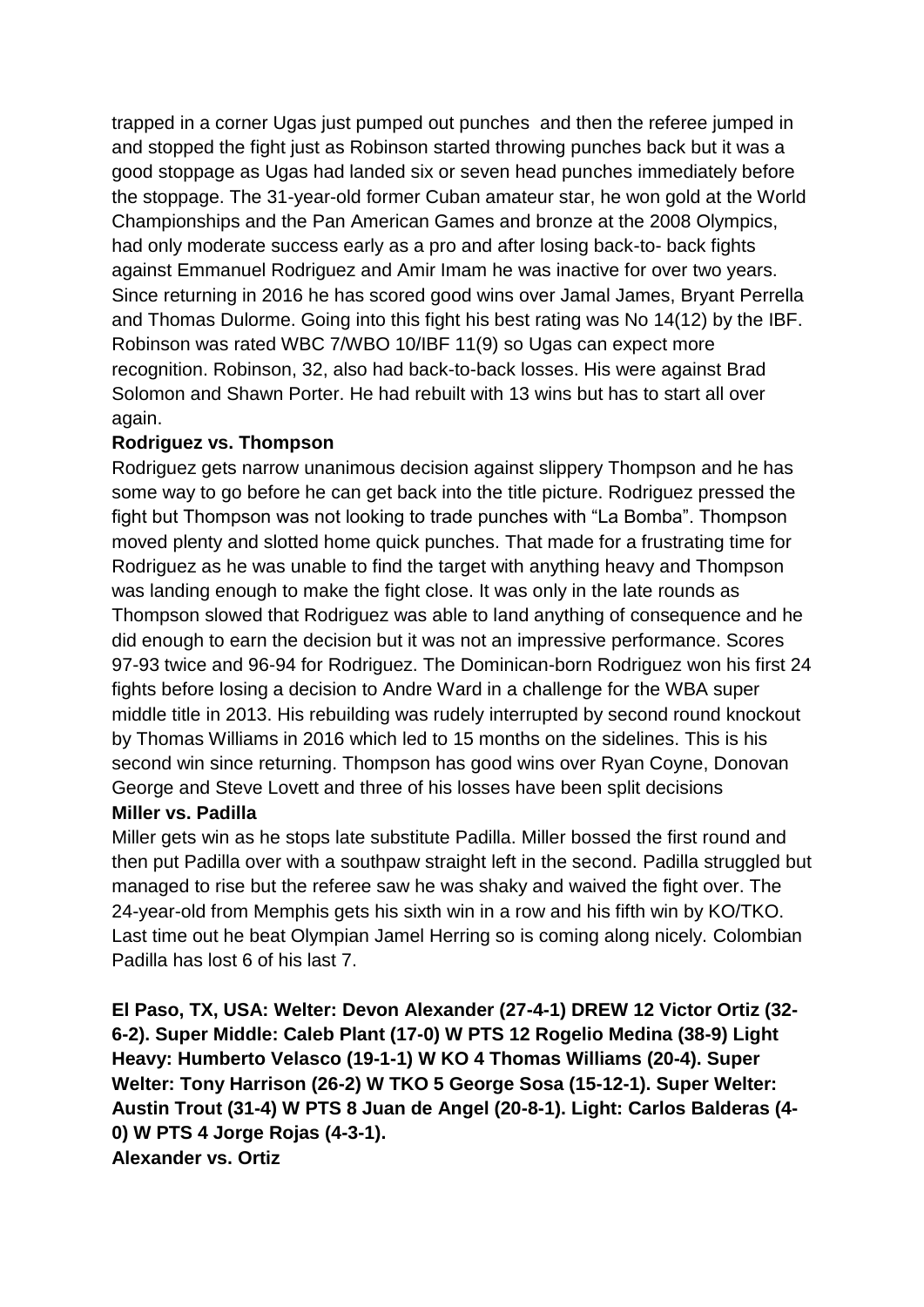This contest between two former champions ends up all even although Alexander seem to have done enough to win it. As expected the tactics for Ortiz were to march forward closing down space and making Alexander stand and engage. Alexander was using his superior hand and foot speed to work on the outside and counter Ortiz as he marched forward. Alexander was getting home with those fast counters over the first two rounds and by the third Alexander's right jab had landed enough to cause a swelling that had Ortiz's left eye almost closed. Alexander continued his classy boxing in the fourth but in the fifth Ortiz had upped his work rate and Alexander whilst still landing plenty was have to stand and swop punches more. Despite that after six rounds Alexander had built a good lead. Ortiz just kept pressing and started to get into the fight more from the midpoint. The seventh saw Alexander starting to go toe-to-toe with Ortiz and although he was still scoring with sharp hooks Ortiz was getting home with some hefty body punches and dragging Alexander into a brawl. The closer quarters stuff continued in the eighth. Ortiz left eye was virtually closed but working inside it was not so much of a handicap to him. Alexander went back to stick and move at the start of the ninth and then outfought Ortiz on the inside. The pace dropped in the tenth but they were up top speed again in the eleventh. Alexander rocked Ortiz with a left hook but then the fatigue kicked in again and they mauled and brawled with too much clinching and neither landing cleanly and Ortiz just did enough to take the last in a tough, gruelling contest. Scores 114- 114 twice and 115-113 for Ortiz so a majority draw. Alexander looked unlucky as his work over the early rounds seemed to leave Ortiz with a hill to climb but the judges saw it differently. Former WBC and IBF super light and IBF welter champion Alexander, 31, had walked away in 2015 after losses to Shawn Porter, Amir Khan and Aaron Martinez but returned in November last year and is determined to give it another shot. Former WBC welter champion Ortiz also took time off after a 2-4 run but like Alexander returned last year with a win. The welterweight division is pretty crowded right now with Keith Thurman, Errol Spence, Shawn Porter, Danny Garcia, Lucas Matthysse, Terrence Crawford, Manny Pacquiao and Jeff Horn all jostling for position and Alexander and Ortiz will find it tough to make any impact.

#### **Plant vs. Medina**

Plant outboxes Medina to put himself in with a chance of a challenge to IBF champion Caleb Truax. Plant had a game plan and he stuck to it. He was not looking to lock horns with the tough Mexican but to use his faster feet and hands to stay on the outside and pick up the rounds. The plan worked all the way as Plant was able to slot home his jab come across with straight rights and land left hooks to the body. Medina had no choice but to chug forward trying to cut off the ring and work on the quicker man on the ropes and in the corners, By the third blood was already flowing from Medina's nose and at times it was really an exercise in target practice for Plant. Plant never really tried to cash in on his dominance allowing Medina to stay in the fight and the Mexican threw everything into the last three rounds having some success but never enough to threaten Plant's victory stroll. Scores 120-108, 119-110 and 117-111 showing Plants clear superiority. The 25-year-old "Sweethands" Plant, a former National Golden Gloves champion, was No 6 with the IBF going in (the No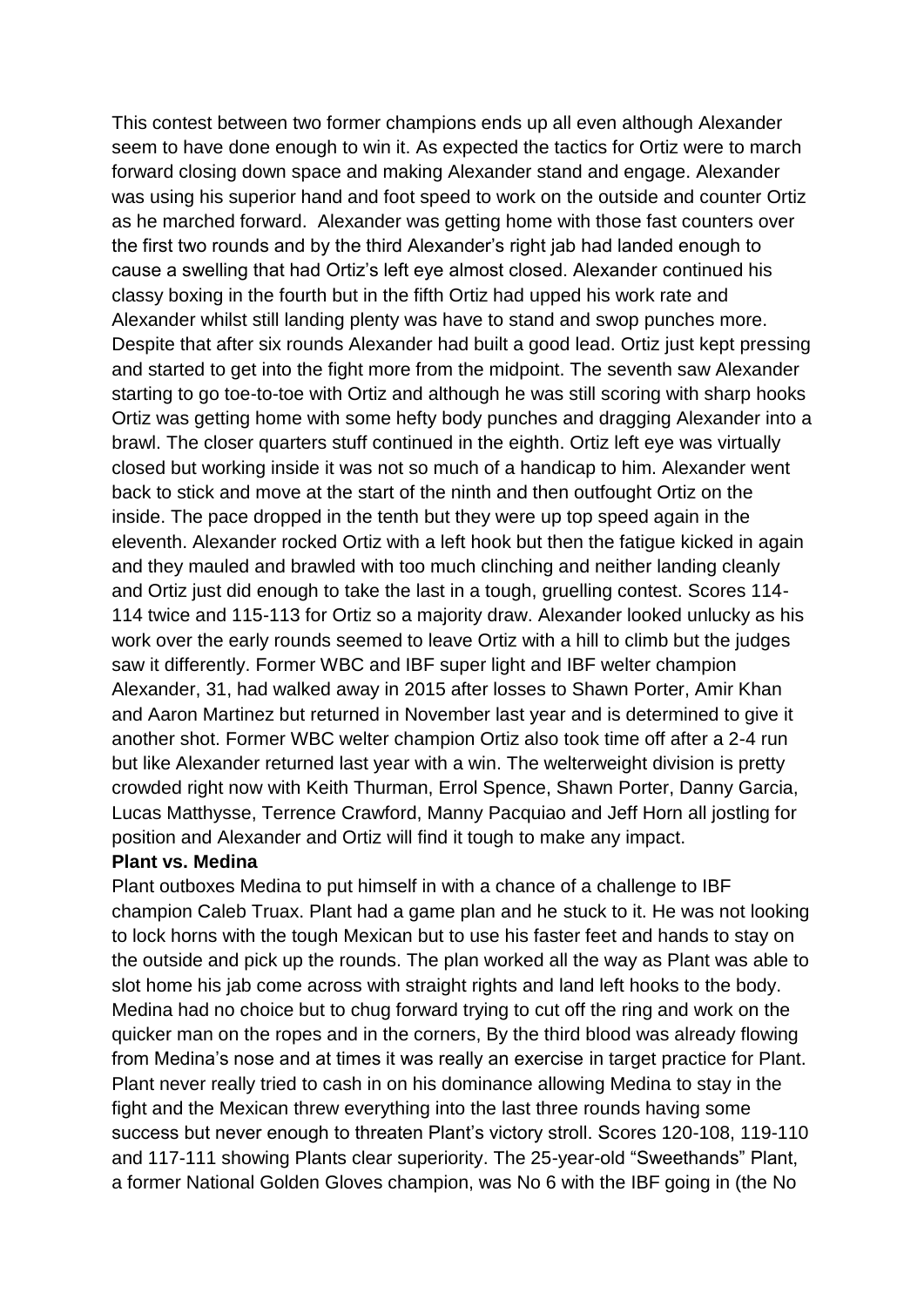1 and 2 spots are vacant) and with his win over Medina, who was No 11, he qualifies to go to the No 2 spot. He is calling for a shot at champion Truax although interim champion Andre Dirrell should be first in line. "Porky" Medina broke through with a kayo of J'Leon Love in 2014 and that led to a title challenge loss against IBF champion James DeGale in 2016 and in May last year he was halted in eight rounds by David Benavidez.

#### **Velasco vs. Williams**

Huge upset as Velasco climbs off the floor to kayo Williams. Williams was a big favourite here and that looked a sound call as he floored the unknown Velasco late in the first round. From there it was downhill all the way for Williams. A heavy right floored him in the second and although he beat the count and fought his way out of trouble he still looked shaky. In the third he looked to be steadying the ship until late in the round when he was put down again. He made it to the bell but was down again in the fourth and counted out. Mexican Velasco, 30, was having his first fight outside Mexico. His loss was on a disqualification in a fight for the Mexican middleweight title. He had scored only two minor wins in 2017 so did not look too dangerous but now he has 13wins by KO/TKO and probably a world rating. Disaster for Williams as he suffers his third loss in a row inside the distance. He had recorded good wins over Umberto Savigne and Edwin Rodriguez but those wins were followed by kayo defeat against Adonis Stevenson for the WBC title and in his last fight in February last year a sixth round knockout against Marcus Brown. The Stevenson and Browne losses were understandable but this puts a big question mark over his future.

#### **Harrison vs. Sosa**

Detroit hope Harrison continues to reconstruct his career after losing to Jarrett Hurd for the vacant IBF super welter title last year. He had too much class for Sosa and was in control most of the way. Sosa was erratic with his tactics but Harrison stuck to the job and apart from a shaky moment in the third round when he was buzzed by a right from Sosa he was slowly dismantling the Newark fighter. The task was completed in the fifth as he put Sosa down twice with body punches. Although he beat the count there was too much time left in the round for Sosa to escape and after a pair of rights put him down for the third time the fight was stopped. The 27-year-old Harrison will be hoping to get another title shot in a chance to go further than granddad Henry Hank who despite beating some big names in a 96 fight career never landed a tile shot and dad Ali Salaam who managed only an 11-7 record. Currently he in No 11 with the IBF so some way to go yet. Sosa is 0-4-1 in his last 5 outings but against a good level of opposituion.

### **Trout vs. De Angel**

After suffering back-to-back losses in big fights all Trout really wanted here was a win. In fact he showed well. He took a round to get into his stride and then beat De Angel with a mixture of fast, accurate Jabs, quick combinations, body punches and a higher work rate. He rocked De Angel in the third and dominated the fight all the way looking sharp as he took every round on the cards at 80-72 thrice. It must seem like it was in another space at another time when he beat Miguel Cotto by 6, 6 and ten points when defending his WBA super welter title in 2012. It was downhill from there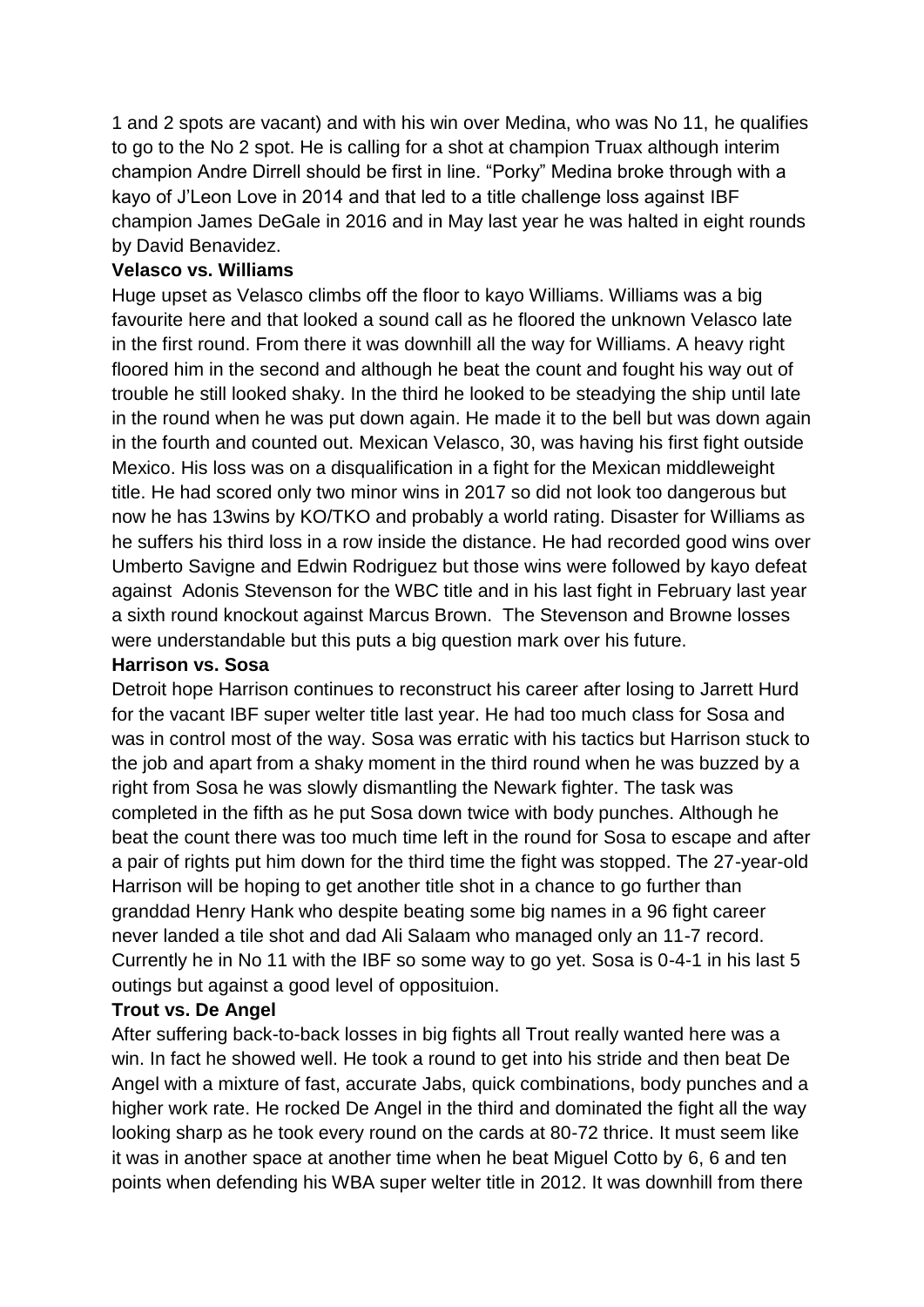as in 2013 he lost WBA title to WBC champion Saul Alvarez in a unification match and was outpointed by Erislandy Lara for the interim WBA title. He rebuilt with four wins but losses to Jermall Charlo and Jarrett Hurd, both fights for the IBF title, have left him with a lot to do to get back into contention and at 32 he can't afford any more setbacks. De Angel falls to 2-5 in his last 7 fights.

#### **Balderas vs. Rojas**

Balderas could almost claim for overtime payment as he goes past the opening round for the first time. The former Olympian looked as though he was going to make it four first round finishes when he rocked Rojas early in the opening round but Rojas got through the round and was never again in serious trouble. Balderas settled down to outbox the Mexican novice and get in some ring time. Scores 40-36 on all three score cards. Then 31-year-old from Santa Maria won two National PAL tournament silver medals and gold and went as far as the quarter-final in Rio before losing to the Pan American and World champion Cuban Lazaro Alvarez. Rojas no test really but earned his money by making Balderas go four rounds.

# **Ludwigsburg, Germany; Super Middle: Vincent Feigenbutz (28-2) W TKO 6 Ryno Liebenberg (18-6). Super Middle: Denis Radovan (8-0) W TKO 4 Mattia Scaccia (6-4). Light Heavy: Leon Bunn (8-0) W PTS 8 Maurice Possiti (17-14). Feigenbutz vs. Liebenberg**

Feigenbutz gets stoppage win but the result does not tell the story of how lucky the German fighter was to get anything out of a fight he was losing. Liebenberg made a confident start using a stiff jab to put Feigenbutz on the back foot. He forced Feigenbutz to the ropes and landed a couple of good body punches. Feigenbutz attacked strongly at the end of the round. It was close but Liebenberg probably shaded it. The second followed a similar pattern. Liebenberg's jab was the dominant punch and Feigenbutz was having trouble getting past it. Liebenberg staggered Feigenbutz with a punch late in the round and Feigenbutz put in the tradition late burst to try to sway the judges his way. It was close but Liebenberg looked to be in front still. Both had some success early in the third but then Liebenberg started to get on top taking Feigenbutz to the ropes and landing clubbing rights. Feigenbutz fired back but late in the round Liebenberg took over completely shaking Feigenbutz badly with an uppercut and driving the German back with rights to the head. No doubt about it a big round for Liebenberg. The action continued at a fast pace in the fourth. Again Liebenberg was forcing Feigenbutz back with his jab and working Feigenbutz over on the ropes. When he could find space Feigenbutz was firing back with quick combinations but was being outworked. Feigenbutz tried to get on the front foot in the fifth but was again forced to the ropes and Liebenberg landed some hurtful body punches and kept Feigenbutz on the retreat and worked him over on the ropes. Near the end of the round Liebenberg suffered a cut on his forehead from a clash of heads but it was not signalled as such. Liebenberg was in control again in the sixth rocking Feigenbutz's head back with an uppercut and continuing to back the German up. The referee stopped the action to look at the cut, a vertical one on Liebenberg's forehead over his nose. The fight continued with the two fighters just going toe-to-toe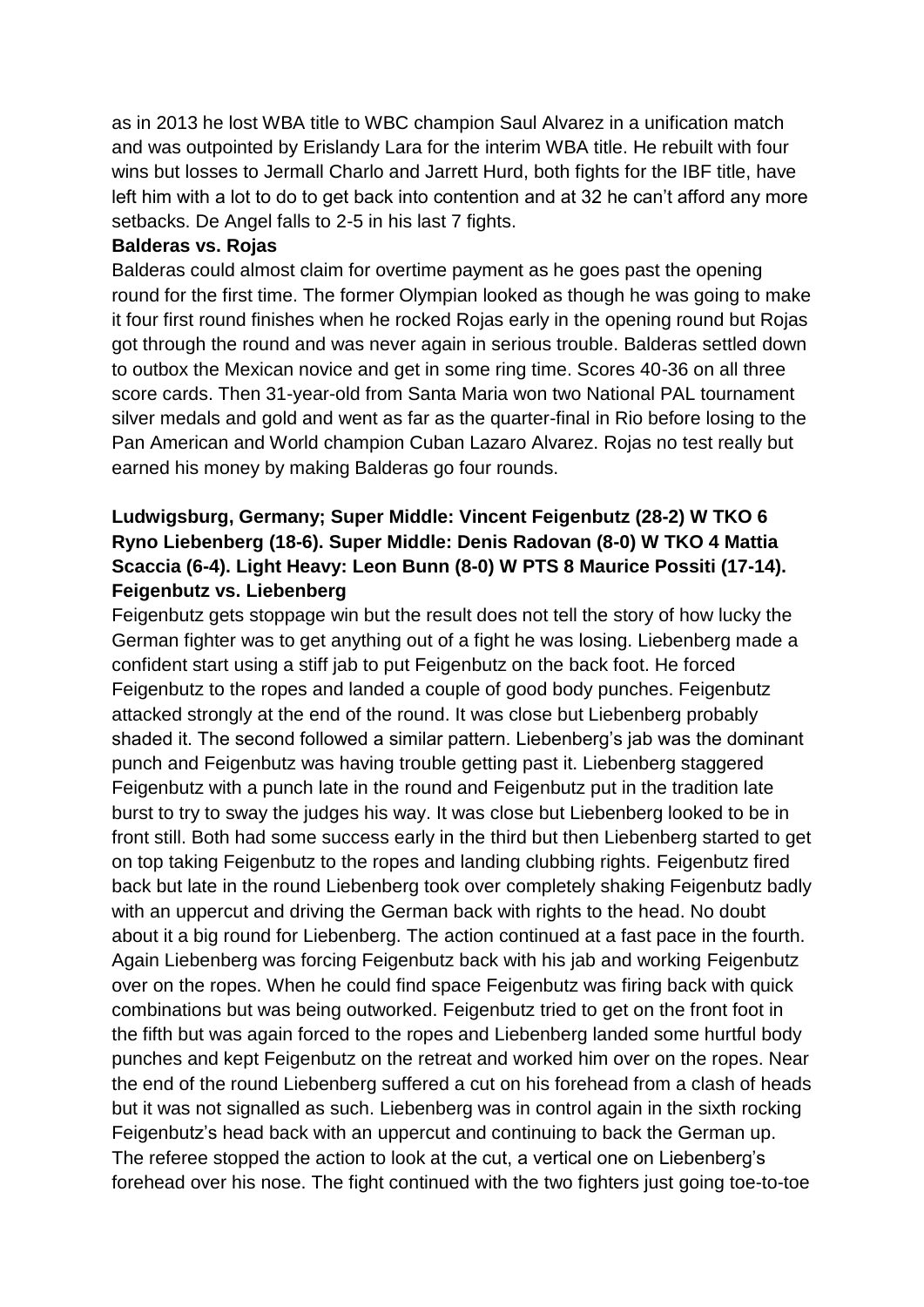trading punches. Liebenberg was getting on top. He shook Feigenbutz with an uppercut and drove him back with a right to the head. With only seconds to go in the round the referee halted the action and examined Liebenberg's cut and stopped the fight. It was a wrong decision the least he should have done was called the ringside physician to examine the cut or at least waited those few seconds to give Liebenberg's corner the chance to work on the injury. Liebenberg looked to be well in front and although it is impossible to say how the fight would have developed over the remaining six rounds he looked the stronger and the body punching he had been doing might have proved decisive. Feigenbutz retains his IBF Inter-Continental title and his IBF 4(2) but was lucky here. After suffering five losses in big fights there had to be a question over whether Liebenberg was on the slide but he showed here is a long way from finished and after recovering from the injury can come back strongly.

# **Radovan vs. Scaccia**

Radovan much too good for Italian Scaccia. The German prospect took the first two rounds and then floored novice Scaccia in the third. The Italian survived the round but was put down twice more in the fourth and the fight was halted. The 25-year-old from Cologne was German amateur champion in 2011 and 2012 and runner-up in 2010, 2013 and 2014. He also won a bronze medal at the World Youth Championships and a silver medal at the European Under 22 Championships. With some recent defections from the Sauerland banner Radovan is one of their best prospects. Scaccia had won 4 of his last 5 fights but was too crude and too open to pose a threat to Radovan.

#### **Bunn vs. Possiti**

Bunn wins his second fight in 14 days with victory over Possiti. Although not rated in the French top 20 Possiti came to fight and Bunn had to work hard for his victory. The young German was the better technical boxer and was a clear winner but Possiti was competitive all the way. Scores 78-74 from all three judges for Bunn. The 25 year-old from Frankfurt is being guided well with about the right type and level of opposition as he develops as a pro. Now 5 losses in his last 6 fights for Possiti who rarely fails to go the distance.

### **Waterford, Ireland: Cruiser: Mike Perez (23-3-1) W KO 1 Pablo Magrini (19-4-1). Feather: Eric Donovan (7-0) W TKO 2 Ignac Kassai (22-56-2). Perez vs. Magrini**

Perez gets this mismatch over early. He hunted down the elderly Argentinian before putting him down and out at the end of the first round. The 32-year-old Cuban southpaw is still capable of being a force at cruiser having given Mairis Breidis a good fight in losing to the Latvian for the WBC title in September. He is No 10 with the WBC. The 39-year-old Magrini was knocked out in four rounds by Australian Mark Flanagan in November.

### **Donovan vs. Kassai**

Former top amateur Donovan was given an easy one here against Hungarian loser Kassai. "Lilywhite Lightning" dropped Kassai with a southpaw left in the first and ended the massacre with an uppercut in the second. The 32-year-old Irishman was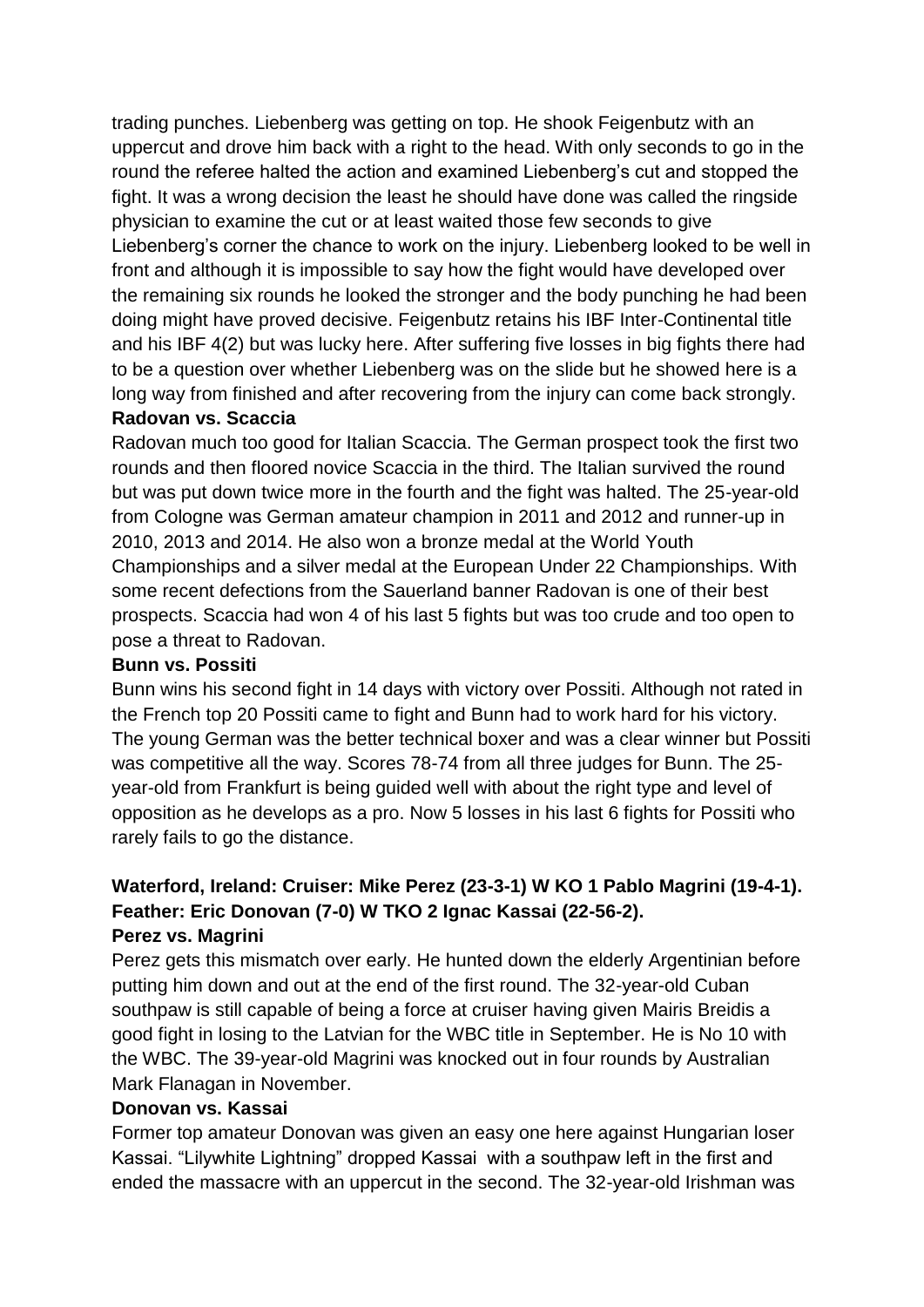Irish amateur champion , competed at the World Championships and the European Union and European Championships winning a bronze medal at both of those last tournaments. Only the sixth loss by KO/TKO for 37-year-old Hungarian southpaw.

# **Bacolod City, Philippines: Light Fly: Edward Heno (12-0-5) W PTS 12 Merlito Sabillo (27-5-1). Light Fly: Rey Loreto (24-14) W KO 6 Arnold Garde (8-6-3). Heno vs. Sabillo**

Heno comes through with upset victory on a split decision that should have been unanimous, over former WBO minimumweight champion Sabillo in an all-southpaw clash. Despite his meagre pro experience Heno had a good game plan and stuck to it. Sabillo was the one forcing the fight but Heno kept cool and boxed his way to victory in front of Sabillo's home fans. He made excellent use of his right jab and body punches working on the outside. Sabillo had some success when he was able to cut down Heno's space and work him over on the ropes but those successes were rare and Heno was a clear winner, Scores 119-109 and 118-110 for Heno and a disgracefully biased 116-112 for Sabillo. Heno, 25, retained the OPBF title in his first defence. He is rated IBF 12 (11)/WBA 13/WBC 14/WBO 15. All five of his draws were majority verdicts which is a very unique record. Sabillo, 34, the WBO No 12, was lined up for a world title shot against Angel Acosta but blew that here.

#### **Loreto vs. Garde**

Former undefeated IBO champion Loreto just hits too hard for overmatched Garde. He bounced Garde on the canvas six times on his way to a sixth round kayo. The 27-year-old southpaw makes it to 16 wins by KO/TKO. He broke through in a big way as he ripped the IBO light flyweight crown off the head of South African Nkosinathi Joyi with a third round stoppage and showed it was no fluke by stopping Joyi in one round in the only defence of the title. He moved down to minimumweight to challenge Knockout CP Freshmart for the WBA title in July last year but was floored and outpointed. Garde is now 1-3-1 in his last 5 fights but his three losses have been against world rated opposition

# **Fajardo, Puerto Rico: Light: Alfredo Santiago (9-0) W PTS 10 Juan Jose Montes (25-7-2). Super Light: Subriel Matias (8-0) Daulis Prescott (31-6). Santiago vs. Montes**

Dominican Santiago has too much skill and speed and has no trouble with a fading and chubby Montes. A natural super feather/ light Santiago had height and reach over the smaller Mexican, The Dominican handed out plenty of punishment with Montes soaking it up but constantly trying to take the fight to Santiago only to take stick on the way in. Santiago dominated every round but just did not have the power to stop the experienced Mexican. Scores 100-90 for Santiago from all three of the judges. Santiago, a former Dominican Youth champion, was a good level amateur and has wins over useful pro opposition in Jayson Velez and former Olympian Arturo Santos. Montes had his best days at super fly where he scored some good wins before losing to Tomas Rojas in a challenge for the WBC title. He has slipped to 2-5- 1 in his last 8 fights.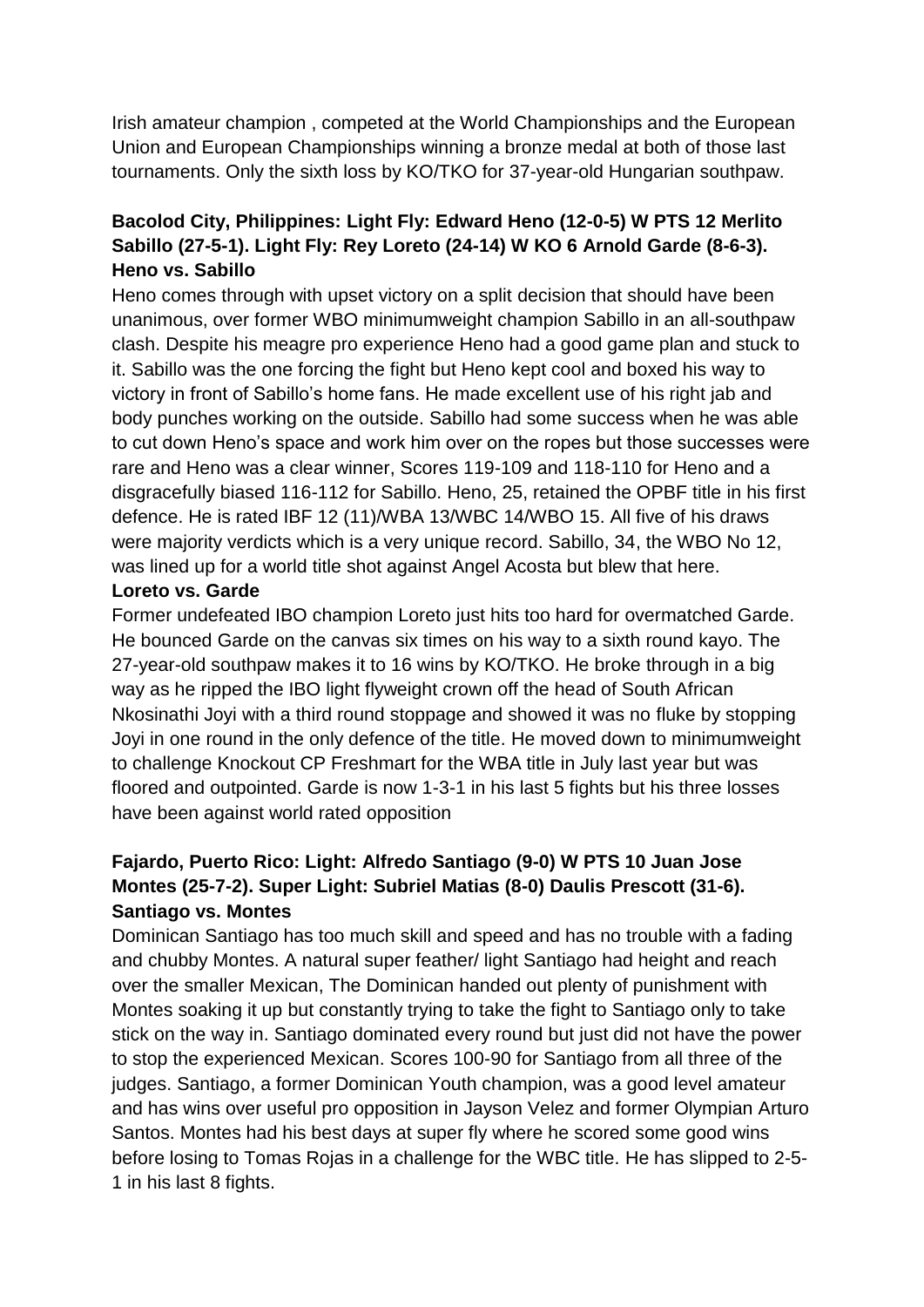#### **Matias vs. Prescott**

Matias reinforced his credentials as a top prospect by brushing aside former world title challenger Prescott. The local hope dominated the first round and almost ended it with two knockdowns in the second. Prescott survived that but Matias came out to finish it in the third. He drove Prescott to the ropes and landed a hard right to the body that saw Prescott slump to the canvas and the referee immediately stopped the fight. The 25-year-old "Browny" has won all of his fights by KO/TKO in less than 21 rounds with the last six being good level and experienced. Prescott, 31, the brother of Breidis, was 26-1,1ND before being stopped in seven rounds by Nicholas Walters for the vacant WBA feather title in 2012 but he has gone downhill from there with five inside the distance losses in his last six fights.

# **La Coruna, Spain: Fly: Juan Hinostroza (7-8-1) W KO 8 Moncho Miras (9-1-1).**

Hinostroza comes in at three days notice and wins the vacant Spanish title. Miras, the national bantam champion had prepared for fighting Aramis Torres who he had fought a draw with for this title in October. Instead he found himself facing an aggressive southpaw. He never really got to grips with the style of Hinostroza and was behind on points when he was initially floored in the seventh and then knocked out on the eighth. The 32-year-old Peruvian-born Hinostroza has four wins by KO/TKO. He had lost to both Charlie Edwards and Paddy Barnes getting off the floor in both fights and going the distance. Miras just could not cope with the pressure tactics of Hinostroza.

# **Orlando, FL, USA: Middle: Vitali Kopylenko (27-1) W RSF 3 Jonathan Batista (16-12). Super Middle: Craig Duncan (10-1-1) W RTD 2 Daniel Najera (7-2-1). Kopylenko vs. Batista**

Kopylenko returns to action and halts poor Batista. The tall Ukrainian was having his first fight for 13 months and hopefully will now get serious about his career as at 34 time is not on his side. His only loss was against Willie Monroe Jr in the semi-final of the Boxcino tournament in 2014. He then had just one more fight in 2014, one in 2015, one in 2016 and one in 2017. Boxing in Europe he won the WB Federation world title and the European External title. Bautista was 13-1 at one stage but is now 2-11 with seven of those eleven losses by KO/TKO

### **Duncan vs. Najera**

It was win/win for the promoter here as Duncan pulled in a good sized crowd for his own promotion and also won in the joint main event. After being pounded and pummelled for two rounds Najera was finished and did not come out for the third round. Duncan has seven wins by KO/TKO and has now won his last four fights but the opposition has been low grade. Najera really just a prelim fighter who was in over his head.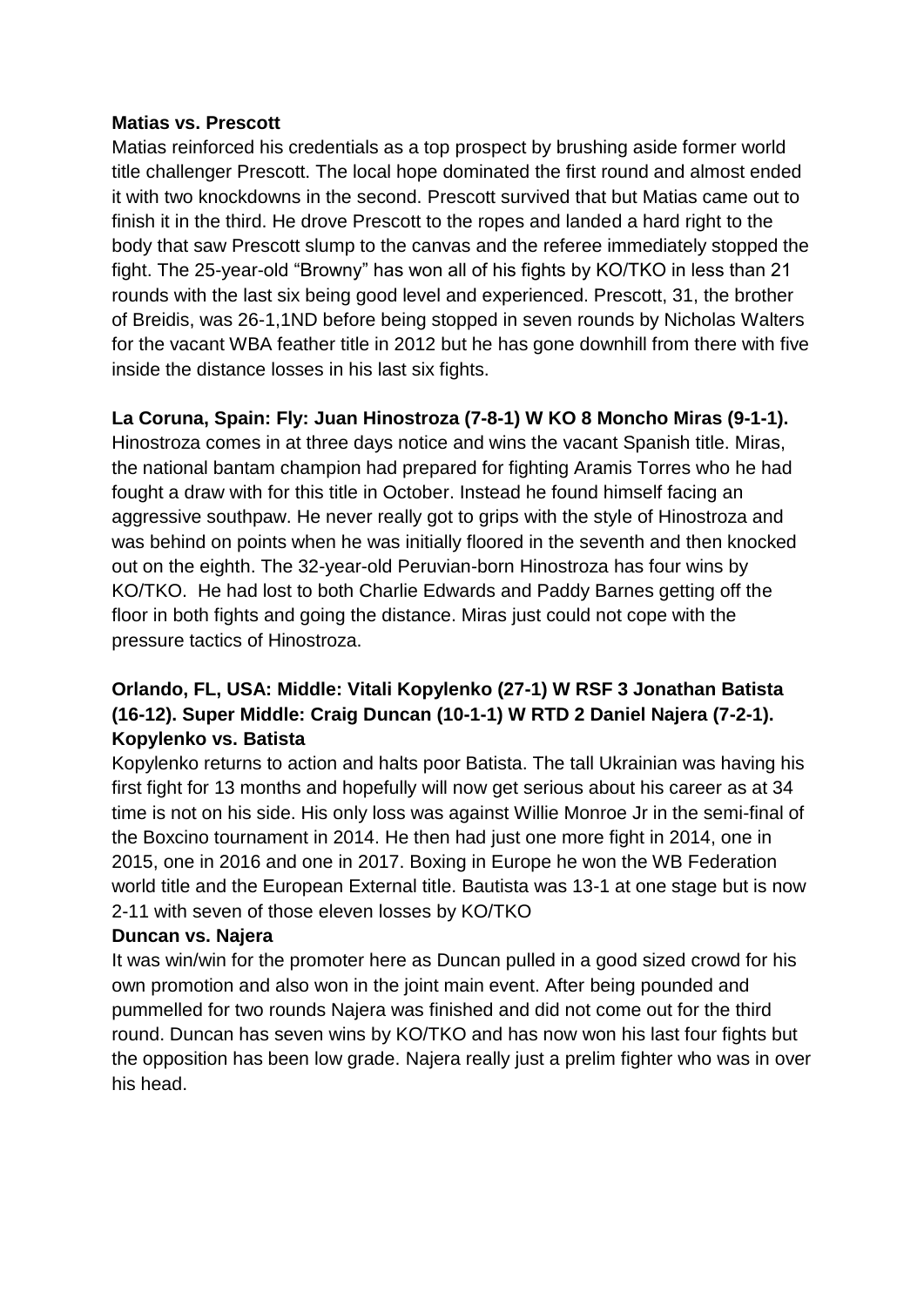# **San Francisco de Mostazal, Chile: Super Fly: Miguel Gonzalez (26-1) W KO 3 Sammy Reyes (20-16-1). Super Bantam: Jose Velasquez (18-6-2) W RTD 4 Salvador Hernandez (16-7-1).**

# **Gonzalez vs. Reyes**

Local hero Gonzalez gets kayo victory over late substitute Reyes. "The Needle" used a focused body attack to win this one. After hurting Reyes with body punches in the first he put the Mexican on the floor with a body punch in the second round and twice more in the third with Reyes being counted out, The 28-year-old Gonzalez was making the third defence of his WBA Fedelatin title and now has ten wins in a row since losing to Paul Butler in 3013. Gonzalez was to have fought Roberto Rodriguez but the Mexican was involved in a car accident on his way to the airport and suffered a broken collar bone so Reyes was hurriedly stuck on a plane to replace him and gets loss No 13 by KO/TKO for his trouble.

# **Velasquez vs. Hernandez**

Velasquez makes it a Chilean double over Mexican opposition as he beats Hernandez. Velasquez was in charge of this one from the opening bell and landed heavily to head and body over the first three rounds with only the bell saving Hernandez from defeat in the third. That was enough for the Mexican's corner and they did not let their man come out for the fourth. Velasquez was defending his WBO Latino title and he now has ten wins in a row nine of them by KO/TKO. Second inside the distance defeat for Hernandez.

# **Drancy, France: Super Light: Renald Garrido (20-18-2) W PTS 10 Jean Moraiti (17-12-4). Light Heavy: Hakim Zoulikha (25-10) W TKO 3 Giorgi Beroshvili (29- 22-3).**

Garrido is again French champion after getting a wide unanimous decision over Moriti for the vacant title. Garrido went all out in the first looking for a quick win but Moraiti resisted strongly. Garrido then took the second round off to recover and won every round from there. Scores 99-91 twice and 98-91 for Garrido on all cards. Despite his uninspiring record the 29-year-old from Marseilles, who held this title briefly back in 2016, is a tough customer who can give any fighter trouble on his night. Moraiti had won 5 of his last 6 fights and in his previous fight in December won the Universal Boxing Organisation title so came into this one as a "world champion". **Zoulikha vs. Beroshvili**

Just a pay day and a needed win for Zoulikha. He floored the Georgian in the first round with a combination and then floored him twice more in the second. Beroshvili beat the count on the second knockdown but the referee stopped the fight. The former French and European Union champion Zoulikha was 0-2 in 2017 losing tough asks against Serhiy Demchenko and Nadjib Mohammedi. Beroshvili is 1-8-1 in his last 10 fights

**Cormeilles-en-Parisi, France: Cruiser: Taylor Mabika (18-2-1) W KO 2 Jevgenijs Stamburskis (7-32-2).** Mabika returns to action and eases his way back with a win over Stamburskis. Mabika, 39, put the Latvian down and out in the second round for